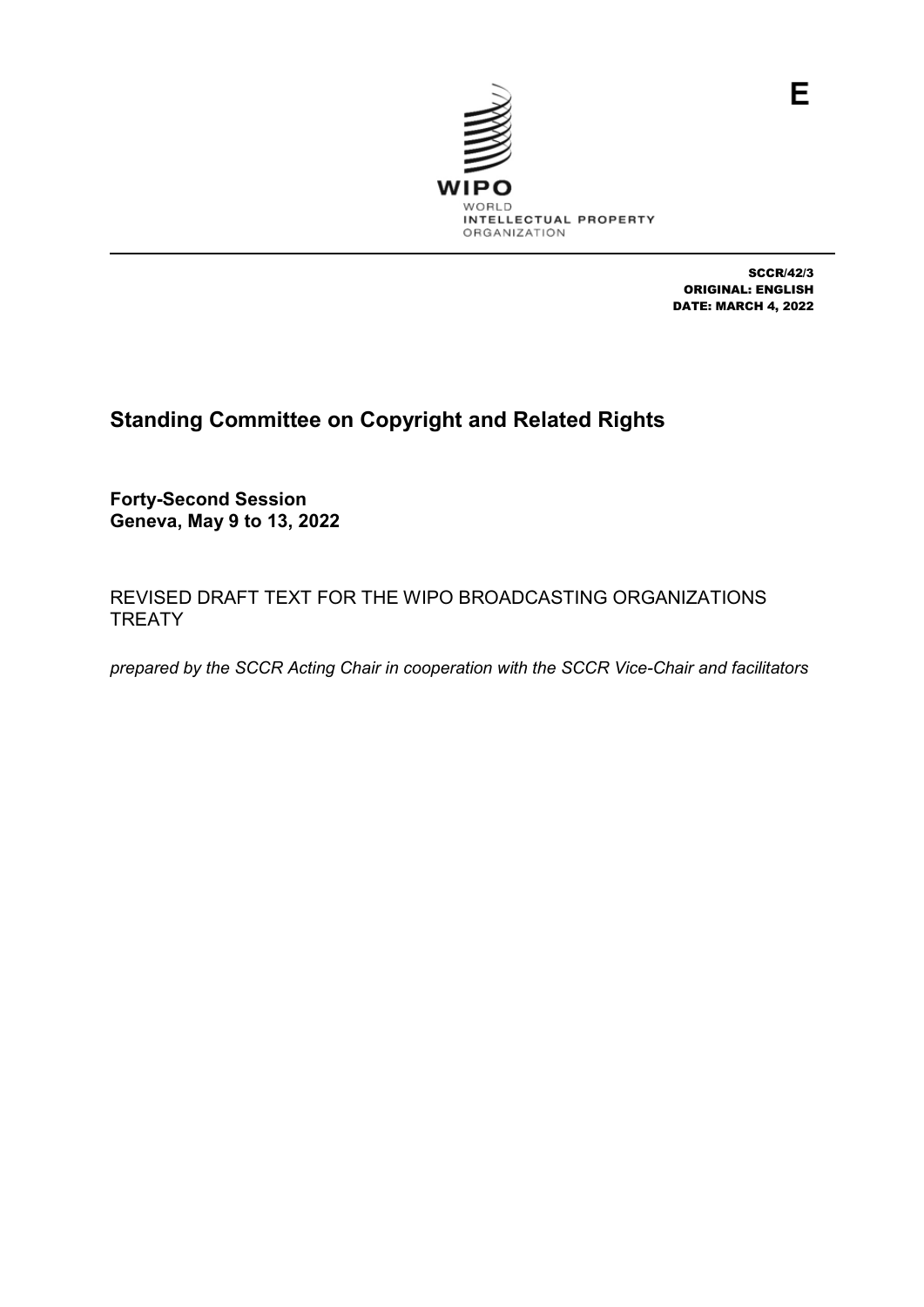#### REVISED DRAFT TEXT

#### *Introductory Note*

The issue of an enhanced and updated protection for broadcasting organizations concerning their programme-carrying signals has been on the agenda of the World Intellectual Property Organization since 1998, when the Standing Committee on Copyright and Related Rights (SCCR) was established. The preparatory process was initiated at the WIPO Worldwide Symposium on Broadcasters' Rights which was held in Manila in 1997 which preceded the establishing of the SCCR.

The matter has regularly been on the agenda of the WIPO General Assembly since 1998. The General Assembly has taken note of the substantial work done in the SCCR and has on a number of occasions requested the SCCR to accelerate its work with the aim of agreeing on and finalizing a treaty on a signal-based approach, the objectives, specific scope, and object of the protection with a view to convening a diplomatic conference.

In the SCCR, the Chair started in 2015 to maintain a consolidated text on definitions, object of protection, rights to be granted and other issues. This document was processed in both the plenary sessions of the Committee, as well as on the basis of discussions in the informal consultations involving all regional groups of WIPO.

The revised consolidated text on definitions, object of protection, rights to be granted and other issues, prepared by the Chair (SCCR/39/7) was taken as the basis of the preparation of this Revised Drat Text for a WIPO Broadcasting Organizations Treaty.

The text now presented is just a draft text, a next step from the previous document (SCCR/39/7) forward. There is no agreement between the Member States on any elements in its content, and they are open for changes based on the discussions in the Committee.

The ambition in the new Chair's text is that the number of alternative provisions in the text would be kept as limited as possible.

Similarly, the ambition is to keep the number of suggested agreed statements in a minimum. This means that there is a maximum effort to draft the text of the articles in a most clear and succinct manner. The instrument of agreed statements would in this way saved for the negotiations in a Diplomatic Conference.

Finally, it should be stressed that once, when the Committee decides about the preparation of a proposal to be presented to the Diplomatic Conference, also that text will be a draft, subject to change in the conference itself.

The Draft text now on table, has been prepared during the difficult situation where COVID19 has made impossible all normal international work - in order to provide basis for the next steps of the work of the SCCR when the working situation allows a normal meeting activity.

The Explanatory Notes are not part of the Draft Treaty but merely explanations for the understanding and interpretation of the provisions of the Draft Treaty.

The following drawings are intended to illustrate the different uses of the programmecarrying signals of the broadcasting organizations. The protection under this Treaty would provide protection for the broadcasting organizations in these situations against unauthorized or unlawful uses of the signal by third persons. As the protection is international, a border between states is, in the illustrations, placed so that the original broadcasting organization is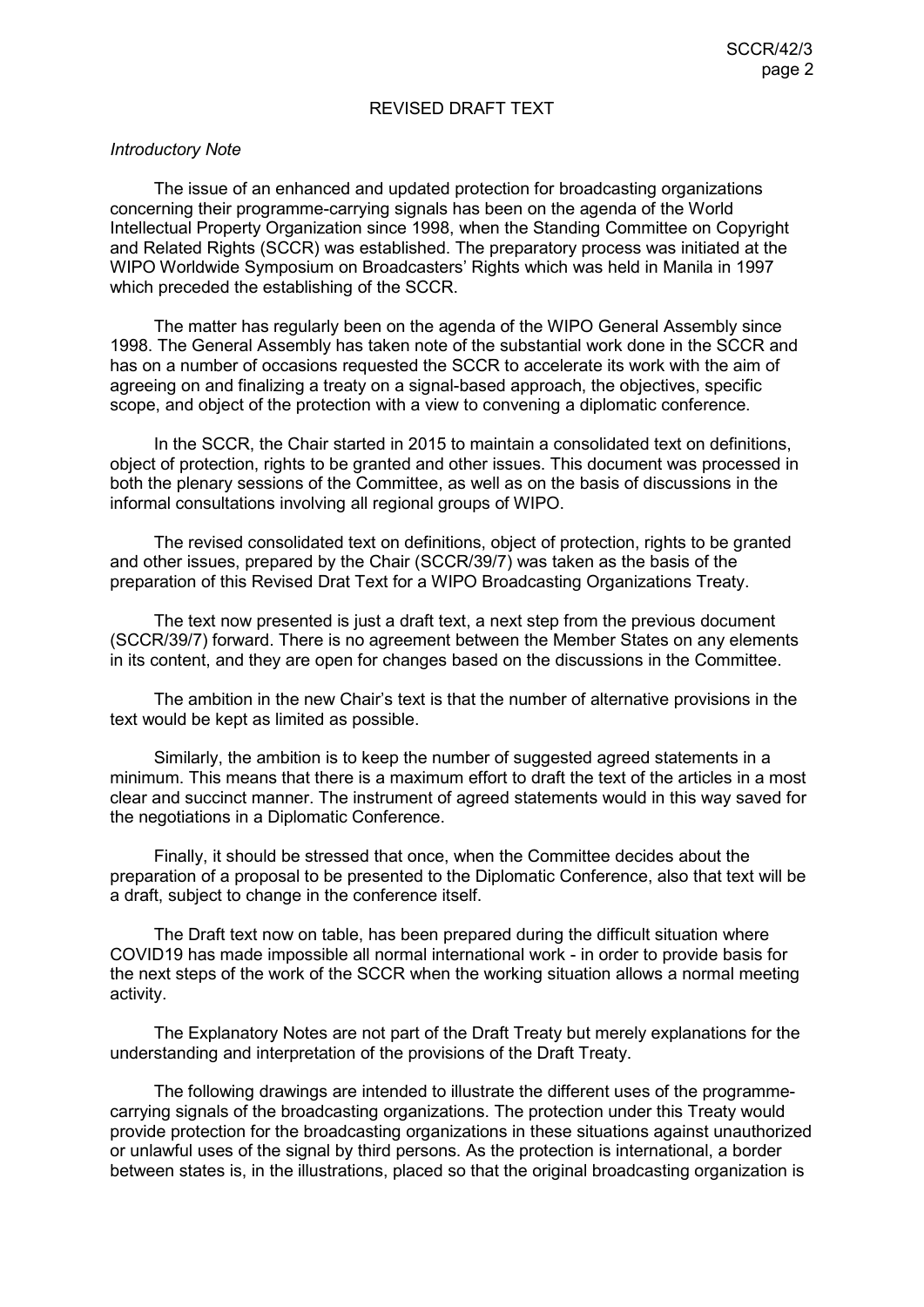situated in country A, and the users are situated in country B. The cases of use may consist of very complex chains of transmissions. The drawings are deliberately simplified.

**Retransmission** 



Deferred transmission of stored programmes by the original broadcasting organization

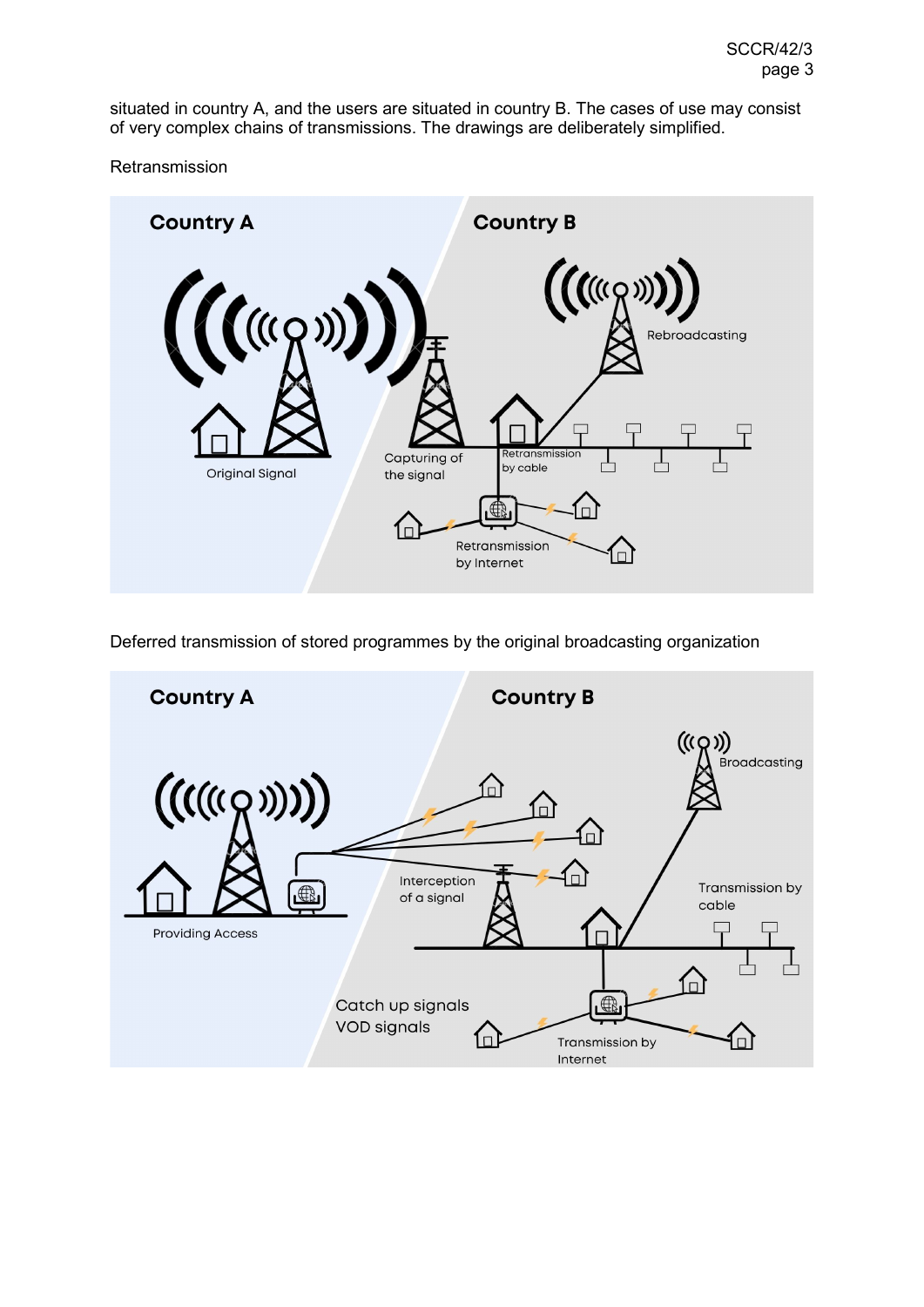Deferred transmission of stored programmes by another entity than the original broadcasting organization



# Interception of pre-broadcast signals



[Revised Draft Text follows]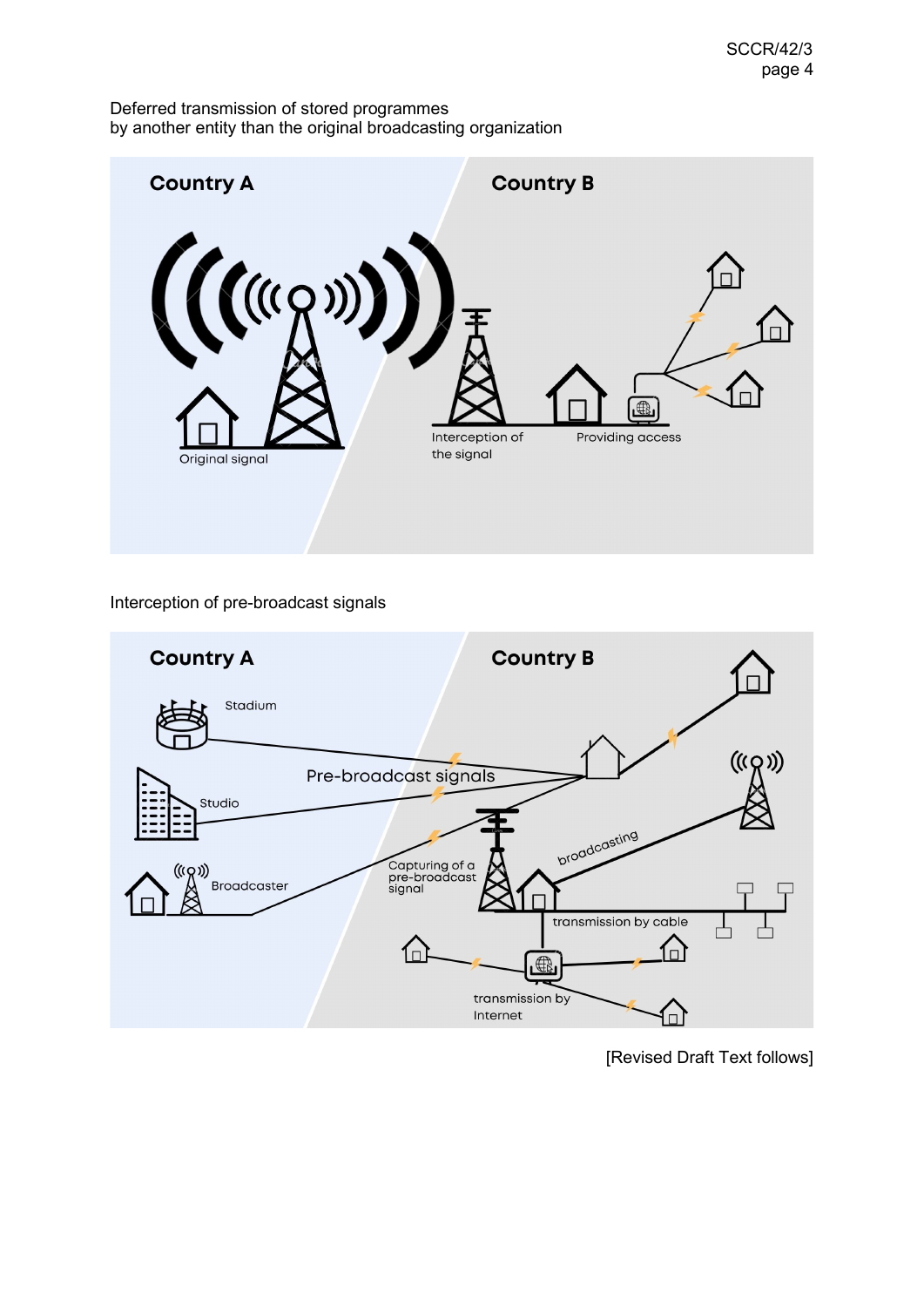# *Revised Draft Text for the WIPO Broadcasting Organizations Treaty*

# *Contents*

| <b>GENERAL PROVISIONS</b>                                                        |  |
|----------------------------------------------------------------------------------|--|
|                                                                                  |  |
|                                                                                  |  |
|                                                                                  |  |
|                                                                                  |  |
|                                                                                  |  |
| <b>SUBSTANTIVE PROVISIONS</b>                                                    |  |
|                                                                                  |  |
|                                                                                  |  |
|                                                                                  |  |
|                                                                                  |  |
|                                                                                  |  |
|                                                                                  |  |
|                                                                                  |  |
| Article 13 - Obligations Concerning Rights Management Information 35             |  |
|                                                                                  |  |
|                                                                                  |  |
|                                                                                  |  |
| Article 17 – Provisions on Enforcement of Rights of Broadcasting Organizations43 |  |
| Article 18 – Provisions on Enforcement of Copyrights and Related Rights 45       |  |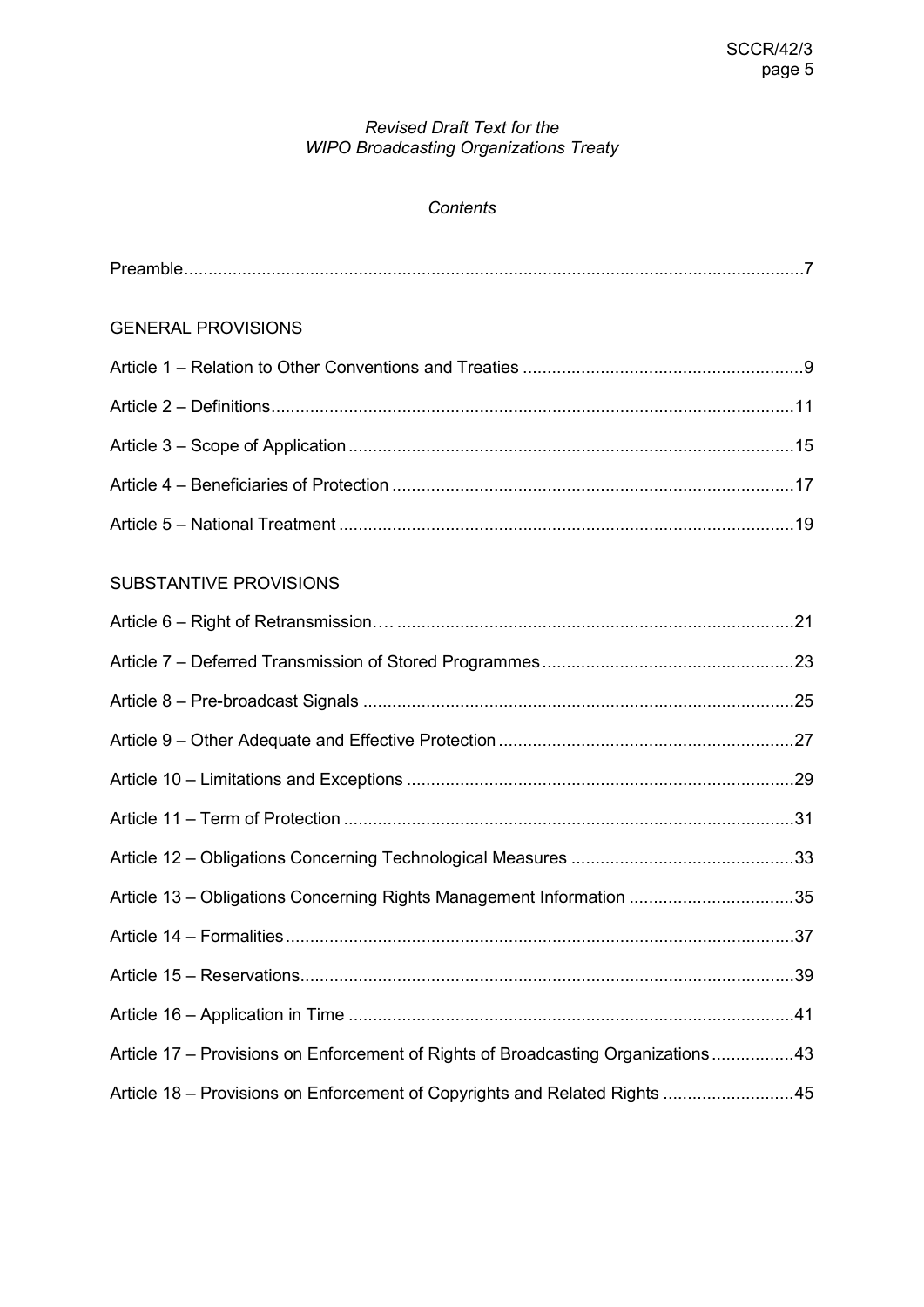## *Explanatory Notes on the Preamble*

0.01 The *Preamble* sets forth the objective of the Treaty and the main arguments and considerations relating thereto.

0.02 The *first paragraph* of the Preamble follows *mutatis mutandis* the first paragraph of the WPPT which took its inspiration from the first paragraph of the preamble of the Berne Convention for the Protection of Literary and Artistic Works (the Berne Convention).

0.03 The *second paragraph* follows *mutatis mutandis* the third paragraph of the preamble of the WPPT. The reference to "unauthorized use of programme-carrying signals of broadcasting organizations" emphasizes the anti-piracy function of the Treaty. Unauthorized use of programme-carrying signals is a phenomenon that appear in Contracting parties both on the domestic level and cross-border between the Contracting Parties.

0.04 The *third paragraph* emphasizes the fact that the Treaty focuses on the intellectual property type protection of the programme-carrying signals of the broadcasting organizations. Thus neither the definitions nor the substantive provisions of the Treaty do not interfere in or affect the Contracting Parties' national regulatory framework of broadcasting activities. Such regulation is normally based on public law.

0.05 The *fourth paragraph* sets the high objective not to compromise but to recognize the rights of the owners of the content carried by broadcasts.

0.06 The *fifth paragraph* stresses the benefits of the effective protection of broadcasting organizations against illegal use of programme-carrying signals to rightholders of the programmes carried by the signals.

[End of Explanatory Notes on the Preamble]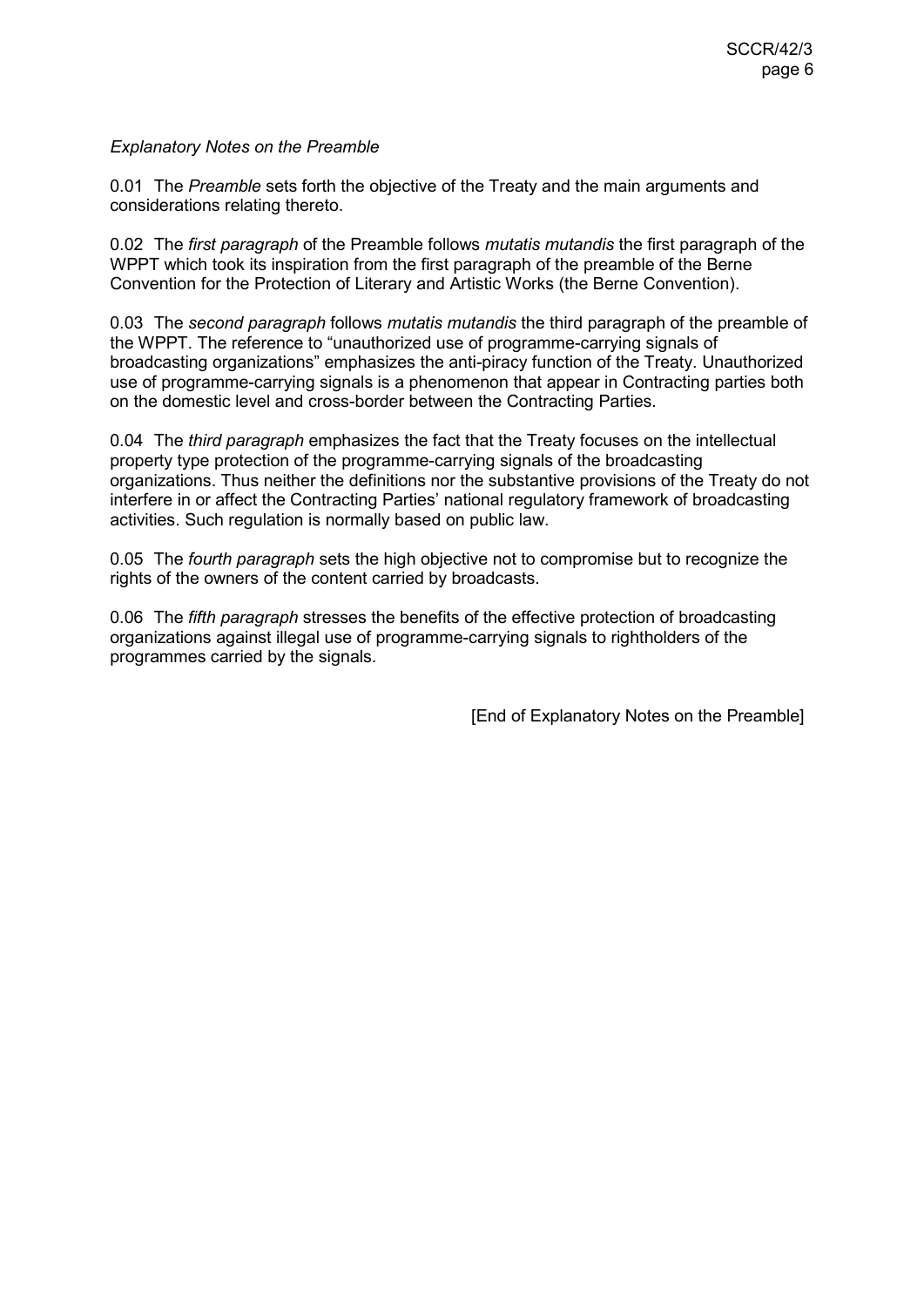#### **Preamble**

# *The Contracting Parties,*

*Desiring* to develop and maintain the international protection of the rights of broadcasting organizations in a manner as balanced and effective as possible,

*Recognizing* the profound impact of the development and convergence of information and communication technologies which have given rise to increasing possibilities for unauthorized use of the programme-carrying signals of broadcasting organizations both within and across borders,

*Emphasizing* that this instrument focuses on the legal protection of the programme-carrying signals of the broadcasting organizations, and that its provisions do not affect the Contracting Parties' national regulatory framework for broadcasting activities,

*Recognizing* the objective to enhance the international system of protection of broadcasting organizations without compromising copyright in works and related rights in other protected subject matter incorporated in the programme-carrying signals, as well as the need for broadcasting organizations to acknowledge these rights,

*Stressing* the benefits to authors, performers and producers of phonograms of effective protection by the broadcasting organizations against illegal use of programme-carrying signals, *Have agreed as follows:*

[End of Preamble]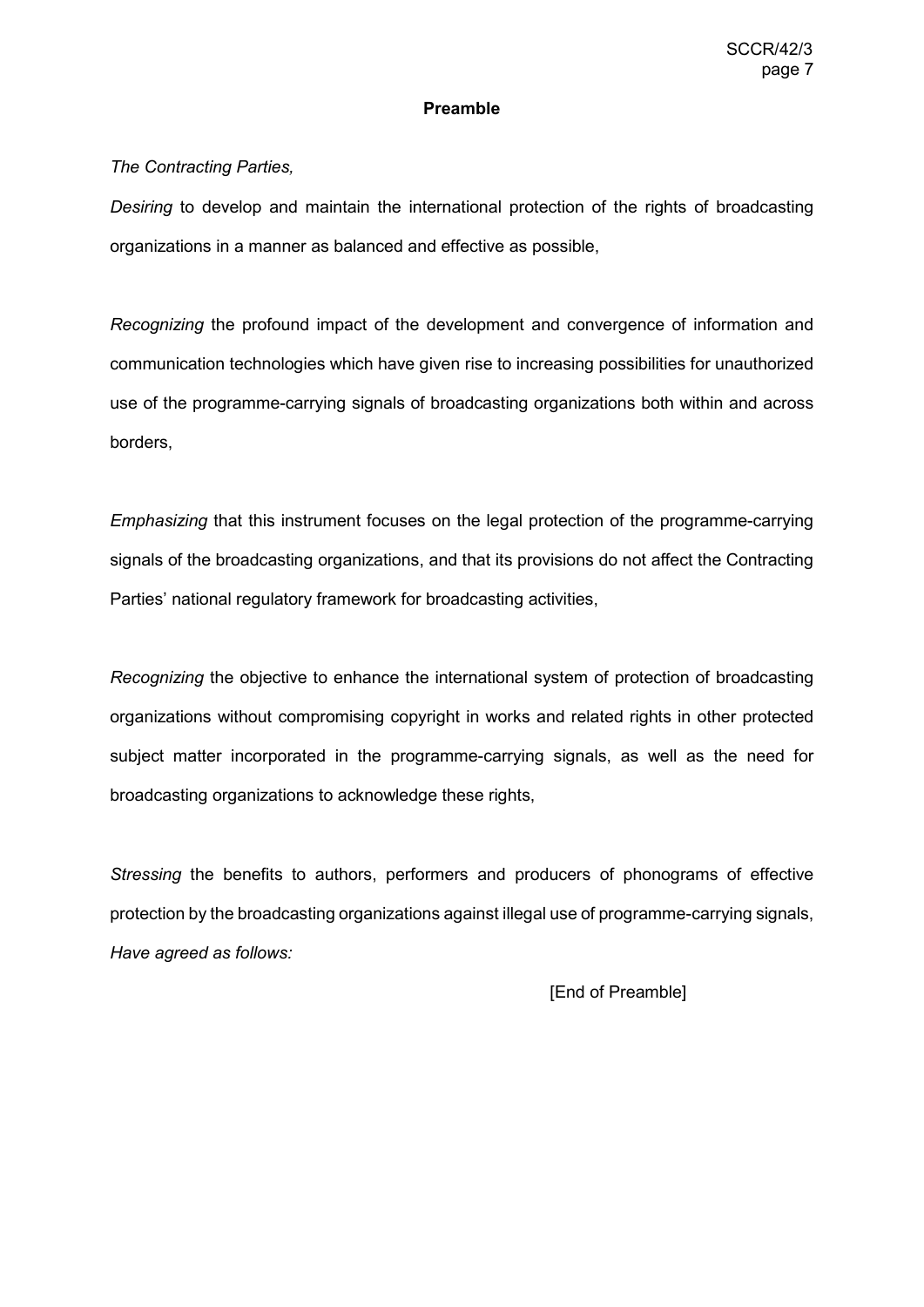1.01 The provisions of *Article 1* concern the nature of the Treaty and defines its relation to copyright in the literary and artistic works as well as related rights in other protected subject matter under existing conventions and treaties. Such works and other subject matter may be incorporated in the programmes carried by the signals of broadcasting organizations.

1.02 *Paragraph (1) of Article 1* contains a "non-prejudice clause" concerning the protection of copyright and related rights following the model of Article 1 of the Rome Convention, Article 1(2) of the WPPT, as well as Article 1(2) of the BTAB. The protection under this Treaty shall leave intact and shall in no way affect, limit or prejudice the protection of copyright or related rights under the Berne Convention, WPPT, or BTAP.

1.03 The provisions of this Article, as well as the provisions in Article 3(1) clarify the relationship between rights in programme-carrying signals under this Treaty and rights in the content embodied in such signals. In cases where authorization is needed from both the rights holder of content embodied in such a signal and a broadcasting organization, the need for the authorization of the right holder does not cease to exist because the authorization from the broadcasting organization is also required, and vice-versa.

1.04 Furthermore, the rights granted to broadcasting organizations under this Treaty may not be invoked against the holder of rights in the content and, in particular, may not deprive them of the ability to control, by contract, the relations with broadcasting organizations and to exploit content contained in programme-carrying signals independently.

1.05 *Paragraph (2)* of *Article 1* contains a "Rome safeguard clause" following the model of Article 1(1) of the WPPT, and Article 1(1) of the BTAP. It should be understood that this provision, when making reference only to the Rome Convention, does not advocate that this new Treaty would derogate from existing obligations under any other treaty.

1.06 *Paragraph (3)* makes a reference to Article 22 of the Rome Convention. Under Article 22 of the Rome Convention the Contracting States of that Convention reserve the right to enter into special agreements to grant, *inter alia*, to broadcasting organizations, "more extensive rights that those granted by this Convention or contain other provisions not contrary to this Convention". The rights granted in this new Treaty are partly overlapping, partly more extensive, and partly less extensive than those granted in the Rome Convention. The provisions of this Treaty are definitely neither contrary to the provisions of the Rome Convention. The purpose of the provision of Paragraph (3) is to make clear that this new Treaty is a free-standing new Treaty and not linked to the Rome Convention.

1.07 *Paragraph (4*) contains a clarification according to which the Contracting Parties that are also Contracting States of the Rome Convention continue to apply between themselves the provisions of that Convention in cases where its obligations are more extensive than the obligations of this Treaty.

1.08 *Paragraph (5)* recognizes that the protection based on copyright or related right in certain provisions of the Treaty is internationally governed by the Berne Convention, the WCT, the WPPT or the BTAP.

[End of Explanatory Notes on Article 1]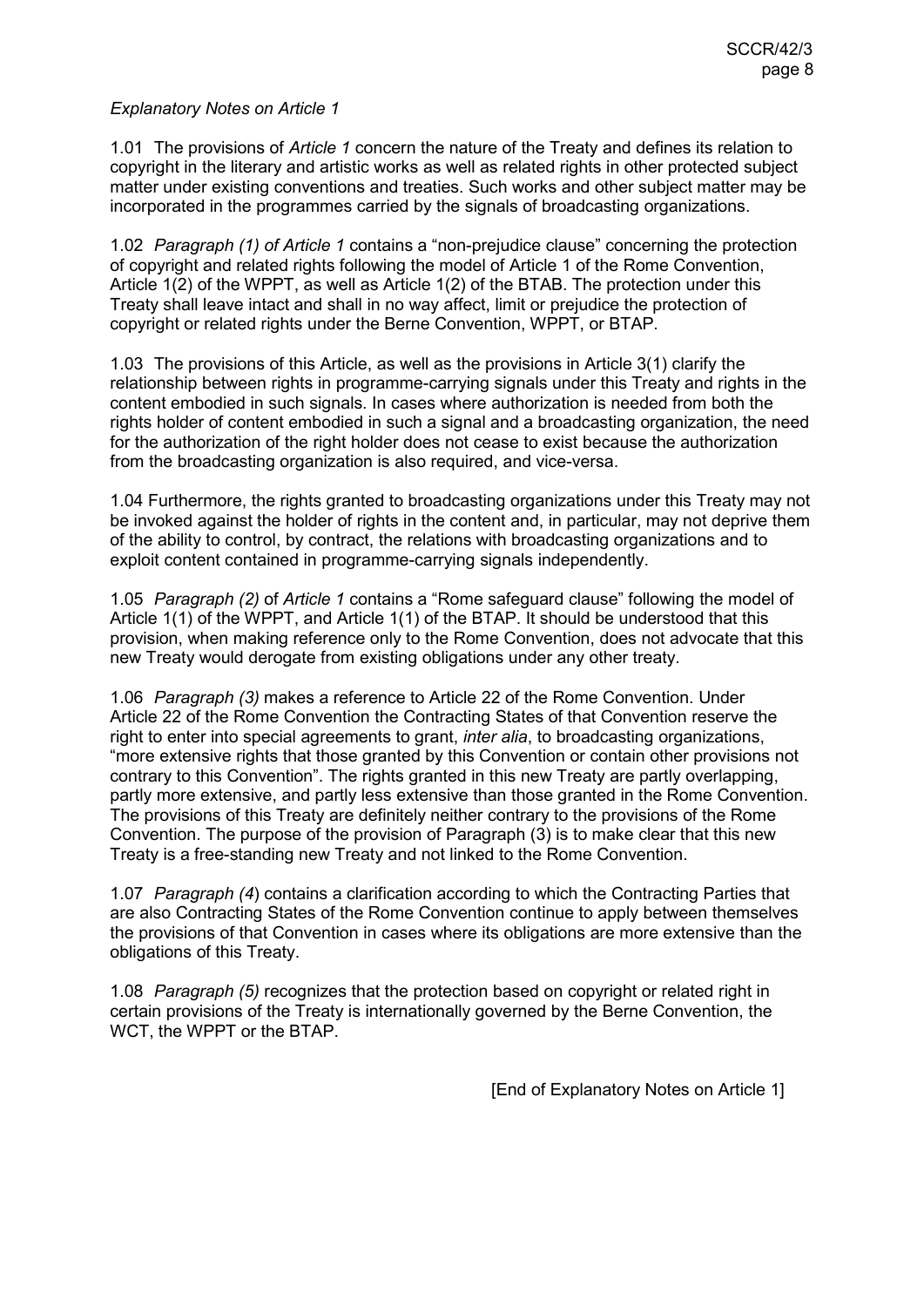### **Article 1 Relation to Other Conventions and Treaties**

(1) Protection granted under this Treaty shall leave intact and shall in no way affect, limit or prejudice the protection of copyright in literary or artistic works under the Berne Convention for the Protection of Literary and Artistic Works (hereinafter the Berne Convention), WIPO Copyright Treaty (hereinafter the WCT), or related rights in other protected subject matter under the WIPO Performances and Phonograms Treaty, done in Geneva on December 20, 1996 (hereinafter the WPPT), and Beijing Treaty on Audiovisual Performances, done in Beijing on June 24, 2012 (hereinafter the BTAP). Consequently, no provision of this Treaty may be interpreted as prejudicing such protection.

(2) Nothing in this Treaty shall derogate from existing obligations that Contracting Parties have to each other under the International Convention for the Protection of Performers, Producers of Phonograms and Broadcasting Organizations done in Rome, October 26, 1961 (hereinafter the Rome Convention).

(3) This Treaty is not a special agreement under Article 22 of the Rome Convention.

(4) Contracting Parties, who are Contracting States of the Rome Convention, will apply the provisions of the Rome Convention between themselves when that Convention provides for an obligation which is more extensive than the obligations of this Treaty.

(5) The Berne Convention, the WCT, the WPPT, and the BTAP are, when relevant, applicable to protection based on copyright or related rights under the provisions of Article 9(1), 9(2), and 18.

[End of Article 1]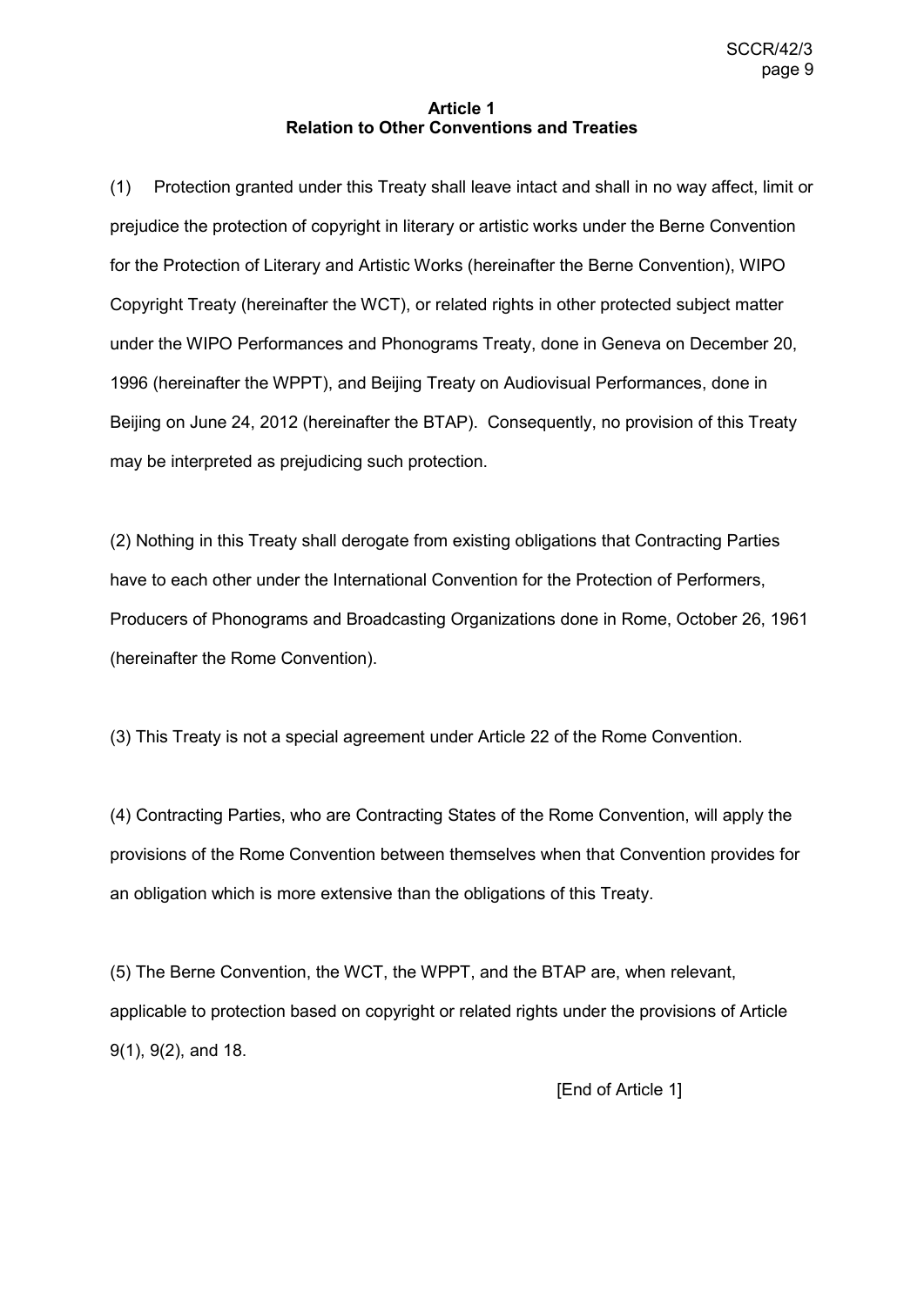2.01 *Article 2* contains definitions of the key terms used in the Treaty. This follows the tradition of the treaties in the field of related rights, the Rome Convention and the WPPT. The explanatory notes concerning the definitions are elementary and minimalist, and they may be clarified and further developed following the discussions in the Standing Committee.

2.02 The definition of "broadcasting" in *item (a)* contains a definition which is specifically designed for this Treaty. It should be made clear that the definition is, according to the text, applicable only "for the purposes of this Treaty". The definition deviates from the corresponding definitions of the other existing WIPO Treaties by including in "broadcasting" not only wireless transmissions but also transmission "by wire". The definition thus covers all transmissions, including by cable, satellite, computer networks and by any other means. The concept of "broadcasting" is thus completely technologically neutral in this Treaty.

2.03 The classical definition of "broadcasting", in the Rome Convention, WPPT, and BTAP attaches itself to the tradition of copyright and related rights treaties in which the notion of "broadcasting" is explicitly confined exclusively to transmissions by wireless means (by radio waves propagating freely in space, *i.e.,* radio waves or Herzian waves). This should be emphasized, in order to avoid any uncertainty or interference concerning the interpretations the notion "broadcasting" in the existing treaties. Article 11*bis* of the Berne Convention on rights of authors operates with the same narrower concept of broadcasting.

2.04 It is suggested that "transmissions over computer networks" are not excluded from the definition of "broadcasting" in order to make clear that computer network transmissions may qualify as broadcasting. If the Member States of WIPO wish to exclude transmissions over computer networks, in some respect, from the scope of application of the Treaty, this could be done in a clearer way in a suitable operative provision ("Scope of the Treaty").

2.06 In the Draft Text, there is no definition of the term "broadcast". The object of protection of the Treaty is the transmission of program-carrying signal, which constitutes the broadcast. The broadcast represents the output of the activity in which a broadcasting organization is engaged, namely "broadcasting", which is already defined in item (a). Furthermore, the term "broadcast" is not employed in the Draft Text.

2.07 *Item (b)* contains a definition of a "programme-carrying signal". The first half of it follows the definition in the Convention Relating to the Distribution of Programme-Carrying Signals Transmitted by Satellite (Brussels on May 21, 1974) according to which "signal" is "an electronically-generated carrier capable of transmitting programmes". The second half of the definition is intended to make clear that the technical transformation, *e.g.* re-formatting or remodulation of the signal in an uninterrupted chain of the transmission has no impact; the signal remains the same for the purposes of this Treaty.

2.08 *Item (c)* contains a definition of "programme". Its first half also follows the definition of "programme" in the Brussels Convention of 1974, according to which "programme" "is a body of live or recorded material consisting of images, sounds or both, embodied in signals emitted for the purpose of ultimate distribution". The reference to "representations thereof" has been added for consistency with the definitions in the WPPT and BTAP.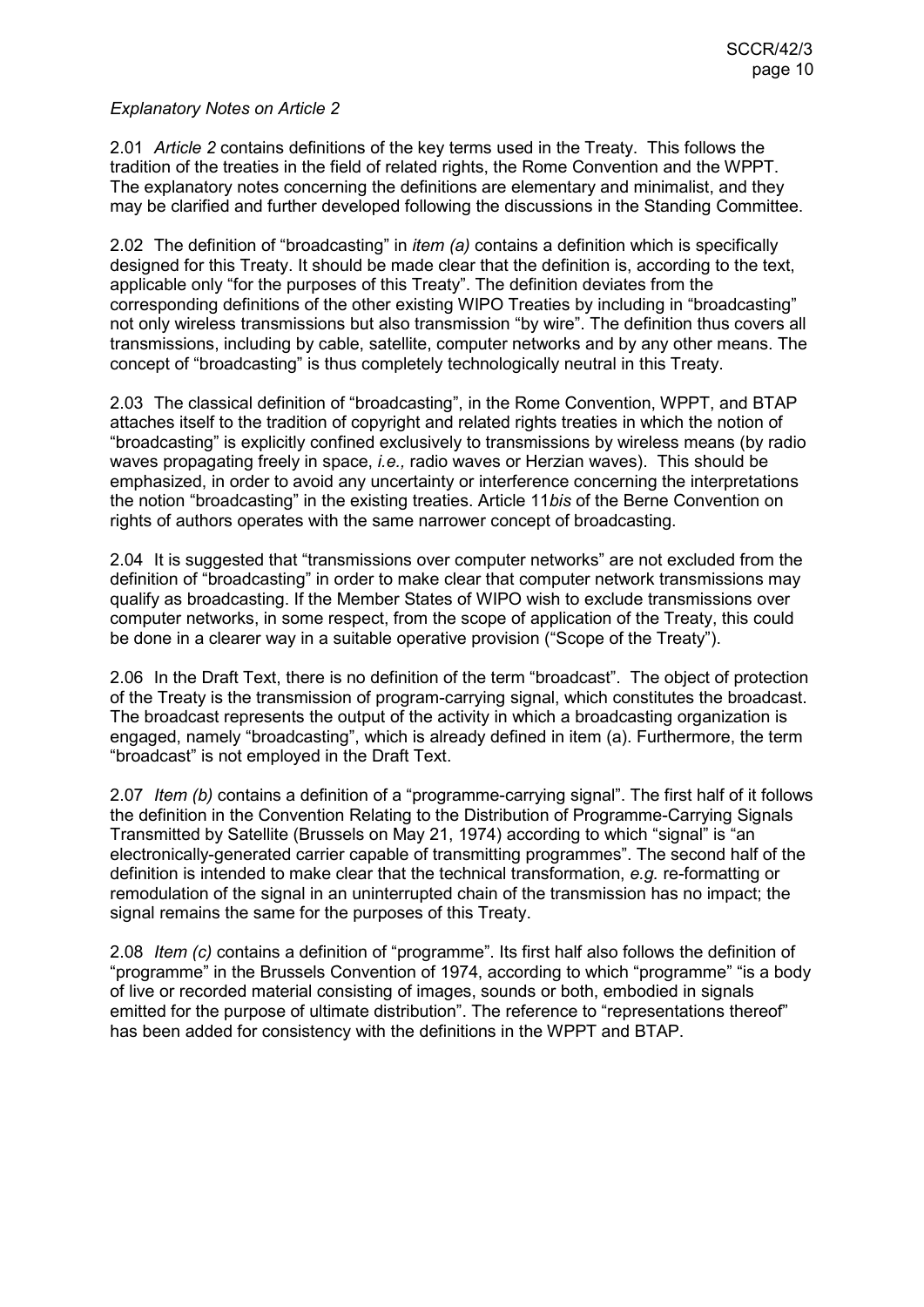## **Article 2 Definitions**

For the purposes of this Treaty,

(a) "broadcasting" means the transmission either by wire or wireless means for reception by the public of a programme-carrying signal; such transmission by satellite is also "broadcasting"; transmission of encrypted signals is "broadcasting" where the means for decrypting are provided to the public by the broadcasting organization or with its consent;

(b) "programme-carrying signal" means an electronically generated carrier, as originally transmitted and in any subsequent technical format, carrying a programme;

(c) "programme" means live or recorded material consisting of images, sounds or both, or representations thereof;

[Article 2 continues, page 13]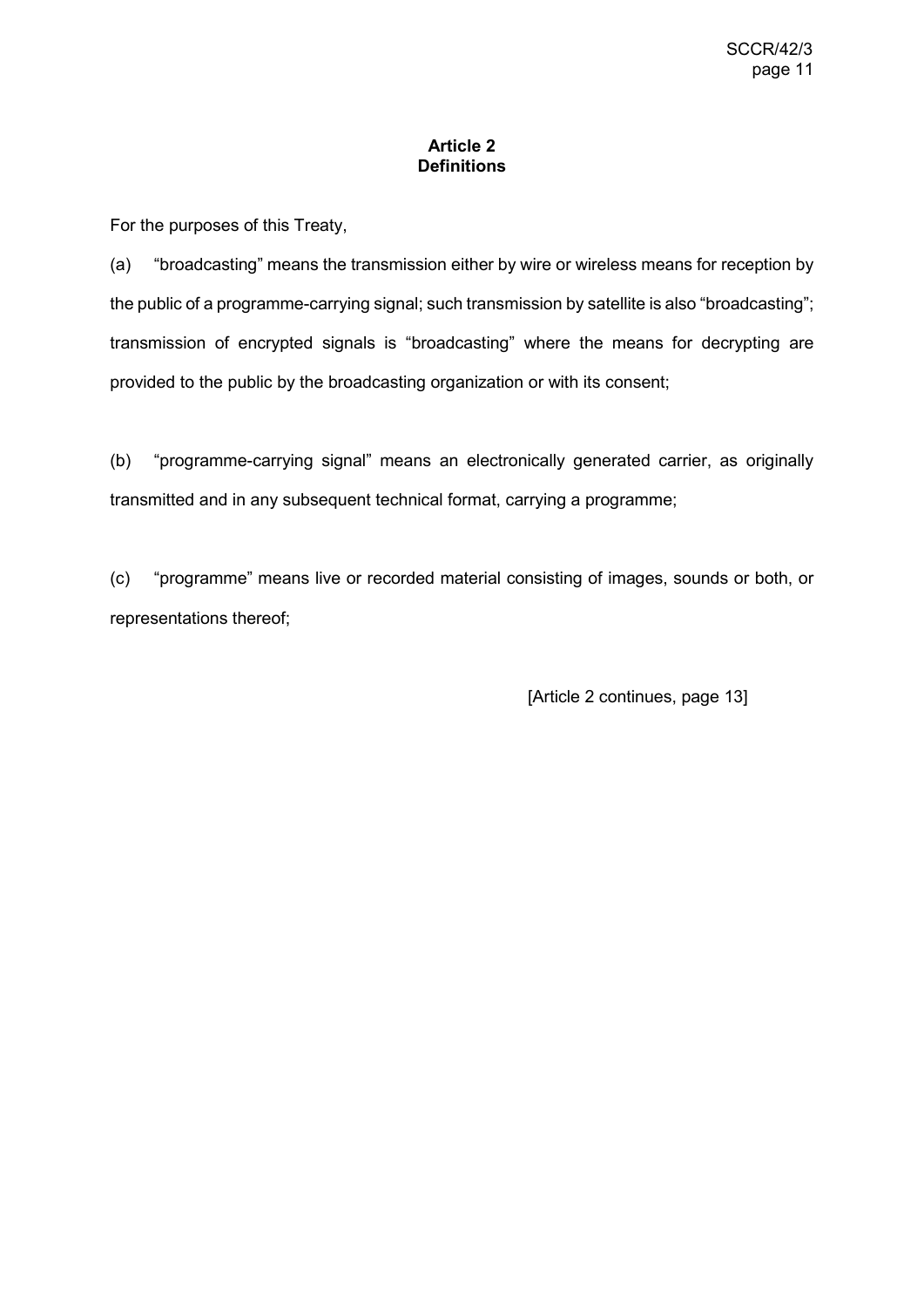2.09 *Item (d)* contains a definition of "broadcasting organization". This definition sets the limits concerning the persons benefiting from the protection of the Treaty. Not everybody transmitting program-carrying signals shall be regarded as a "broadcasting organization". The definition proposed in item (d) consists of four main elements: (1) the person shall be a "legal entity", (2) taking "the initiative" and having "the responsibility", (3) for "the transmission", and (4) for "the assembly and scheduling of the the programmes carried on the signal".

2.10 *Item (e)* contains a definition of "retransmission". The notion of "retransmission", in the defined form, embraces all forms of simultaneous retransmission by any means, *i.e.* by wire or wireless means, including combined means. It covers rebroadcasting, retransmission by wire or cable, and retransmission over computer networks. Retransmission is relevant only when it is done by another entity than the original transmitting organization and done for the reception by the public.

2.11 The definition of "retransmission is confined to simultaneous retransmissions only. It follows the definition of "rebroadcasting" of the Rome Convention which is confined only to simultaneous broadcasting of the broadcast of another broadcasting organization. The Berne Convention operates in a similar manner: Article 11bis(1)(ii) sets forth the rights of authors in respect of their broadcast works, based on the concept of simultaneous retransmission ("communication to the public by wire or by rebroadcasting of the broadcast…").

2.12 *Item (f)* contains a definition of "pre-broadcast signal". Pre-broadcast signals are signals that are not intended for direct reception by the public. Such signals are used by broadcasting organizations to transport program material from a studio or *e.g.,* from the site of an event to the place where a transmitter is situated. Such signals may also be used for transport of program material between broadcasting organizations, and the material may be used for subsequent broadcasting simultaneously, after a delay or after some editing of the material.

2.13 *Item (g)* contains a definition of a "stored programmes". It is intended to be used to cover the programme-carrying signals in the context making available to the public of the online services, such as the video on-demand and catch-up services of the broadcasting organizations. These are nowadays an integral part of the activities of the broadcasting organizations. The definition of "stored programmes" is applicable, firstly, to the deferred transmissions from the retrieval system of the original broadcasting organization. Secondly, it is also applicable to the deferred transmissions from the retrieval systems of third parties providing access to the programmes carried by the signal of the original broadcasting organization. The language of the definition makes clear that the programme must have earlier been included in a broadcast by the original broadcasting organization. In this sense, the transmissions of stored programmes are always deferred transmissions. The transmissions of such signals are initiated by the recipients.

2.14 There are no definitions of "near simultaneous transmission", "deferred transmission" or "equivalent deferred transmission". All transmissions by the broadcasting organization are protected. Two or more simultaneous transmissions, using the same or different transmission technologies, as well as subsequent transmissions deferred over a shorter or longer interval of time, are all transmissions of programme-carrying signals under the scope of the Treaty. The intended purposes of those definitions are covered by the provisions of the Draft Treaty.

[End of explanatory Notes on Article 2]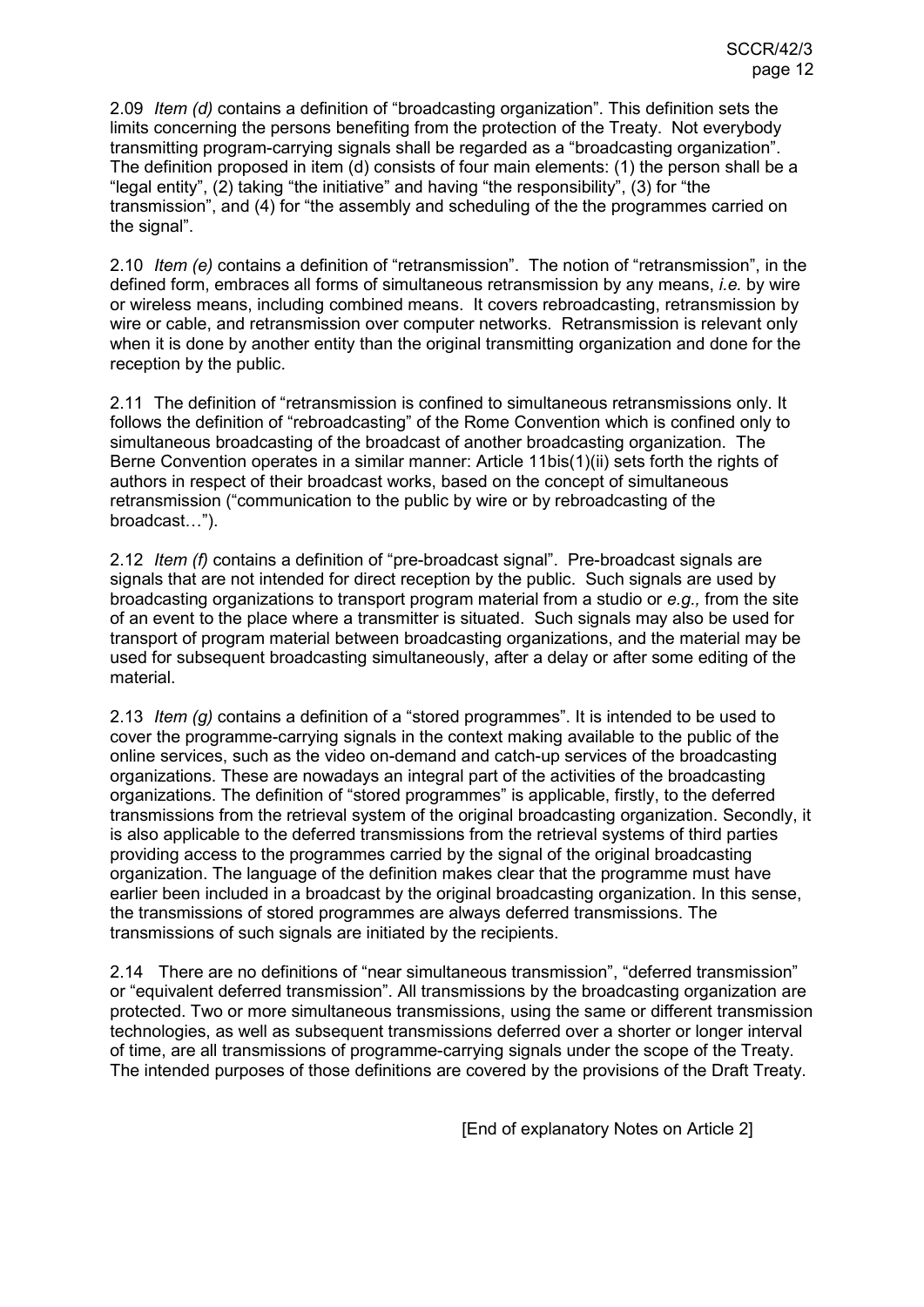(d) "broadcasting organization" means the legal entity that takes the initiative and has the editorial responsibility for broadcasting, including assembling and scheduling the programmes carried on the signal; "broadcasting organization" refers also to the entity which acts on its behalf; entities that deliver their programme-carrying signal exclusively by means of a computer network do not fall under the definition of a "broadcasting organization";

(e) "retransmission" means the simultaneous transmission for the reception by the public by any means of a programme-carrying signal by any other third party than the original broadcasting organization;

(f) "pre-broadcast signal" means a programme-carrying signal transmitted to or by a broadcasting organization, for the purpose of subsequent transmission to the public;

(g) "stored programmes" means programmes, as originally transmitted by a broadcasting organization, which are kept by

- the original broadcasting organization, or

- another entity than the original broadcasting organization

in a retrieval system, from which they can be transmitted for the reception by the public, including providing access to the stored programmes in such a way that members of the public may access them from a place and at a time individually chosen by them.

[End of Article 2]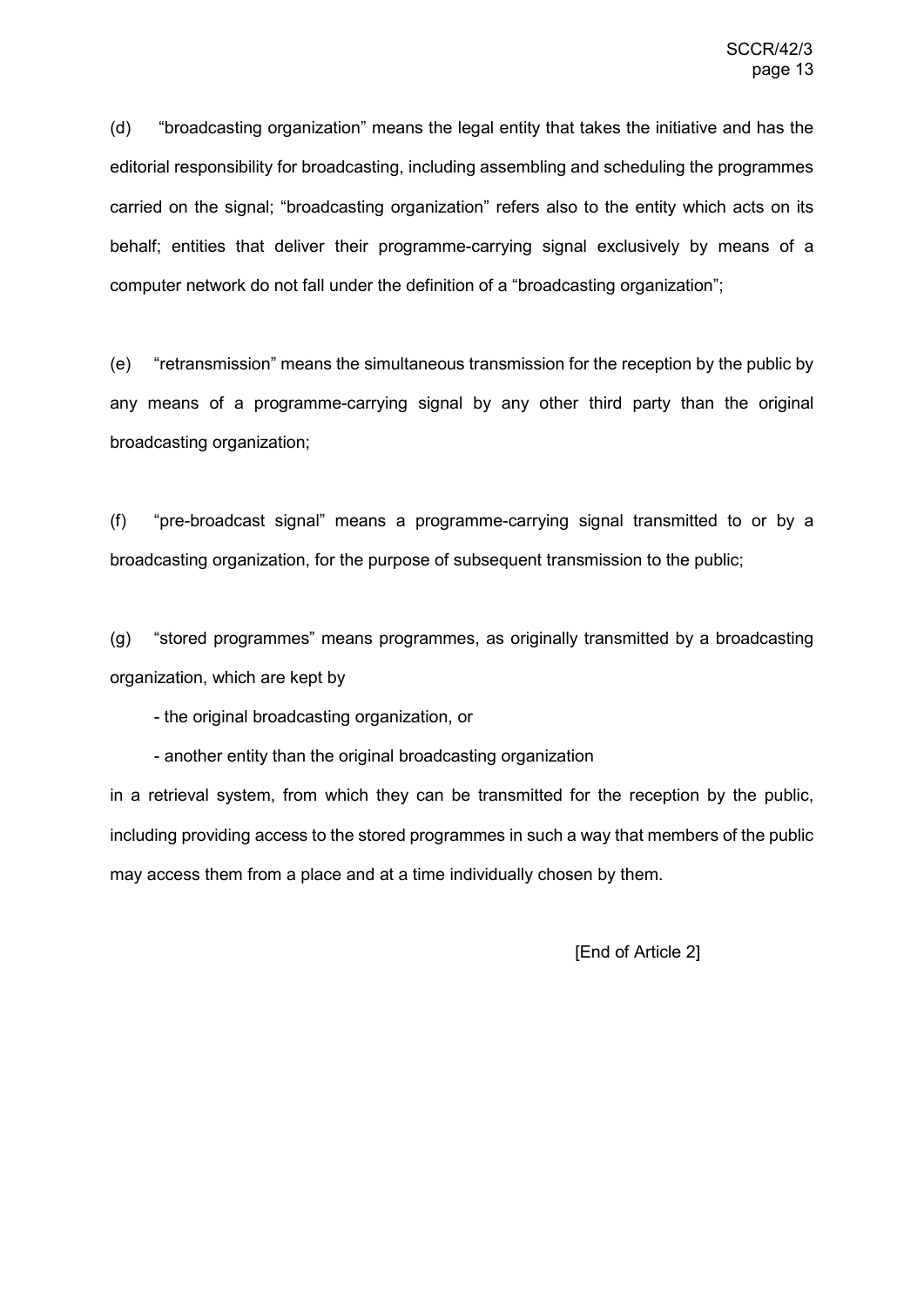3.01 The provisions of *Article 3* are formulated and organized in such a way that the scope of application is explicit and unambiguous.

3.02 In *paragraph (1)* it is provided that the object of protection of the Treaty is the programcarrying signal; in order to define clearly the scope of the protection provided by the Treaty, *paragraph (1)* furthermore manifests the distinction between the carrier and the content. The protection provided by this Treaty does not extend to the works and other protected subject matter carried by the signals. The protection of the signal and the content carried by the signal are completely separate matters.

3.03 *Paragraph (2)* stipulates that the programme-carrying signals used in transmitting stored programmes, as defined in Article 2(g), to the public fall within the protection of this treaty. Such signals are protected when the broadcasting organization makes available on an on-demand basis to the public programmes that it has itself transmitted earlier in its broadcasts. This extension of protection is also relevant to enable the broadcasting organization to authorize or prohibit transmission of stored programmes to the public when any other third party provides access to such programmes.

3.04 *Paragraph (3)* is the provision by which Contracting Parties will extend protection to pre-broadcast signals, as defined in Article 2(f). Pre-broadcast signals are not intended for the reception by the public, and in this respect they are not broadcasting. Pre-broadcast signals are in any case programme-carrying signals, and they are indispensable for the broadcasting activities.

3.05 The provisions of *paragraph (4)* exclude from protection all mere retransmission activities. This refers to rebroadcasting, retransmission by wire, by cable, over the computer networks and to retransmission by any other means.

3.06 This maybe illustrated by using the case of rebroadcasting. Rebroadcasting is, technically, also broadcasting. What is broadcast by a rebroadcaster is a broadcast of another broadcasting organization. According to the definition in Article 2(c), a rebroadcaster would never qualify as a broadcasting organization. It does not have the initiative and the responsibility for the transmission to the public, nor the assembly and the scheduling of the content of the transmission. Consequently, based on the definition of "broadcasting organization", "rebroadcasting" is outside of the sphere of protection of the Treaty. It is thus most logical to exclude from the sphere of the object of protection the whole concept of retransmission.

3.07 It is the initial broadcasting organization who still enjoys the protection concerning its original transmission being retransmitted by the entity engaged in retransmission activities.

[End of explanatory Notes on Article 3]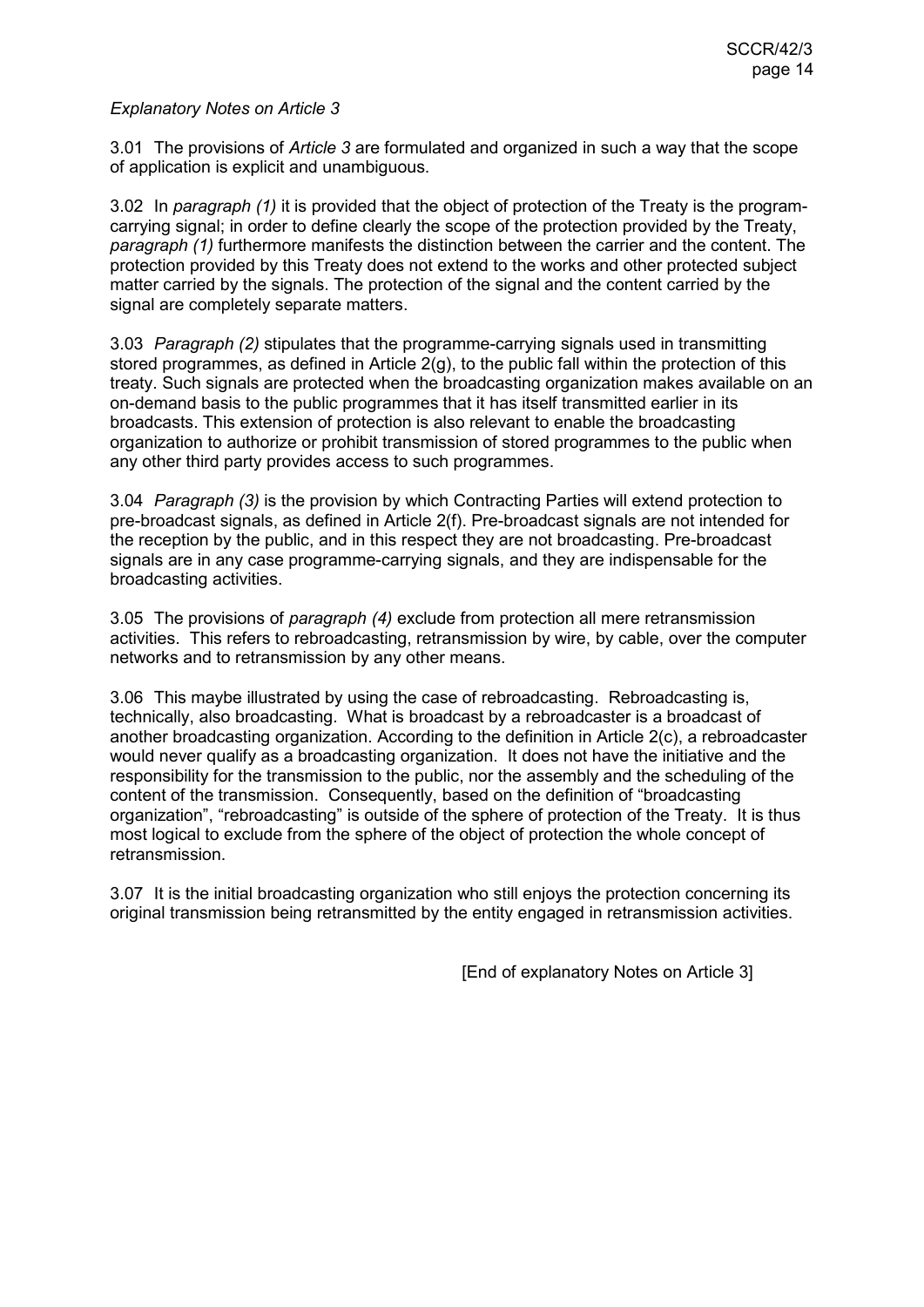## **Article 3 Scope of Application**

(1) The protection granted under this Treaty extends only to programme-carrying signals used for the transmissions by the broadcasting organizations who are the beneficiaries of the protection of this Treaty, and not to works and other protected subject matter carried by such signals.

(2) The provisions of this Treaty shall apply as well to the protection of programmecarrying signals of the broadcasting organizations used

(i) in their transmissions, and

(ii) in the transmissions of other entities than the original broadcasting organization when providing access to the public to the stored programmes of the broadcasting organizations.

(3) The provisions of this Treaty shall furthermore apply to the protection of pre-broadcast signals of the broadcasting organizations.

(4) The provisions of this Treaty shall not provide any protection in respect of mere retransmissions by any means of transmission.

[End of Article 3]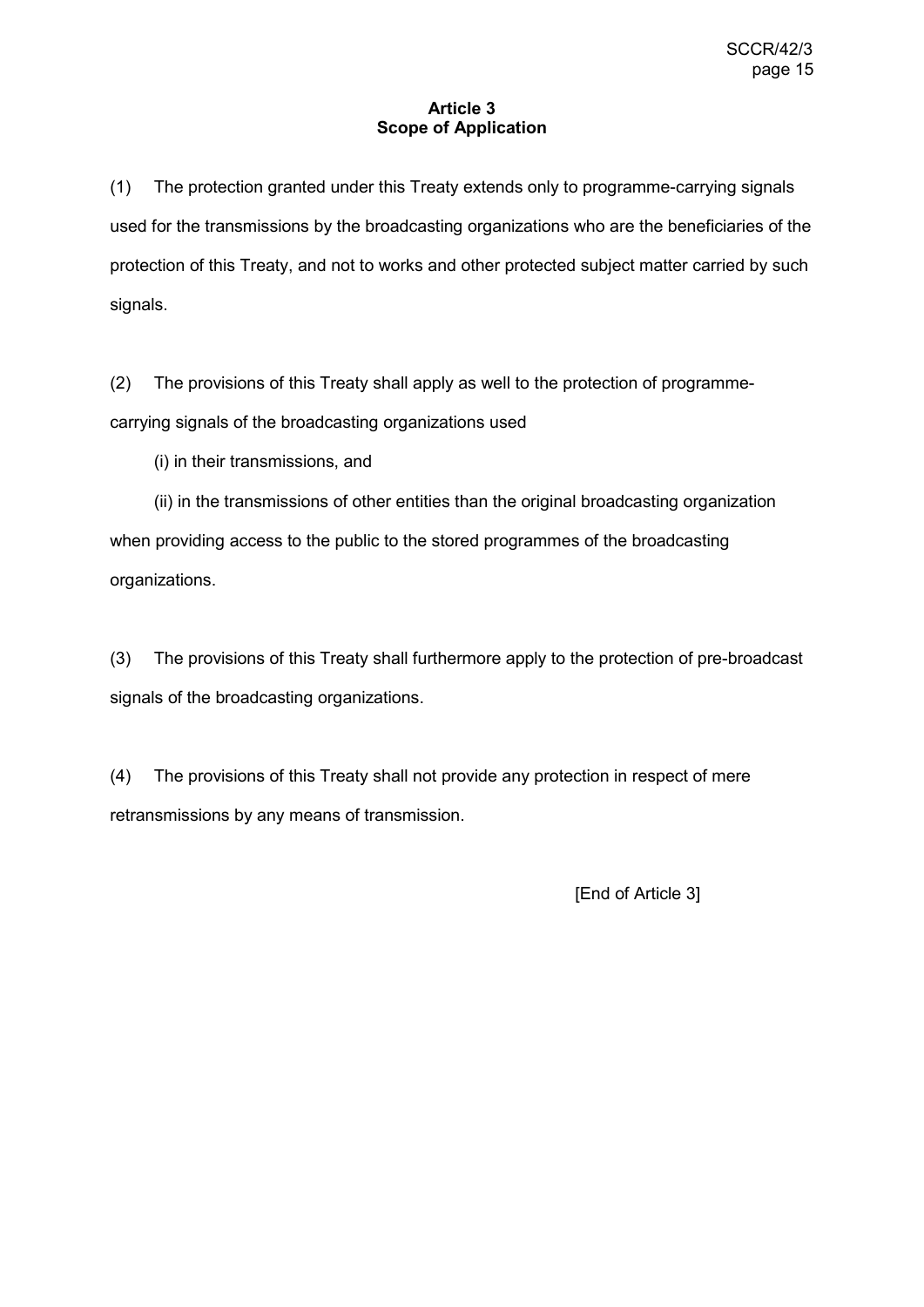4.01 *Article 4* establishes the points of attachment for granting national treatment to broadcasting organizations under Article 6.

4.02 *Paragraph (1)* fixes the nationality of the broadcasting organizations of another Contracting Party as the point of attachment, and condition for granting the protection.

4.03 *Paragraph (2)* contains a definition of "nationality". The provisions follow the style of Article 6 of the Rome Convention; they list the two conditions which may trigger the obligation of national treatment. Fulfilling the requirement of either condition establishes the obligation of national treatment under the Treaty.

4.04 In p*aragraph (3)* a clause complementing the provision of *paragraph (2)(ii)* for application in the satellite environment has been added. It defines, in the case of satellite broadcasting, the relevant point of attachment, and adds to the criteria the origin of the signal, using the doctrine of the "uninterrupted chain of communication". The provisions of this paragraph are by nature a rule on "the country of origin". Compared to the previous text by the Chair, the provisions have been complemented with some additional details ("under the control…", "chain of transmission", and "for the reception by the public").

4.05 The Rome Convention contains in Article 6.2. a possibility for a Contracting Party, by notification to the Secretary General of the United Nations, to set as a condition for protection that the headquarters of the broadcaster and the transmitter be situated in the same country. Such a provision has not been included in this Draft Text. The reason is that the Treaty is, by nature, an anti-piracy instrument. It is in the interest of all Contracting Parties that the threshold of application of the rights and protection against signal theft is not high.

[End of Explanatory Notes on Article 4]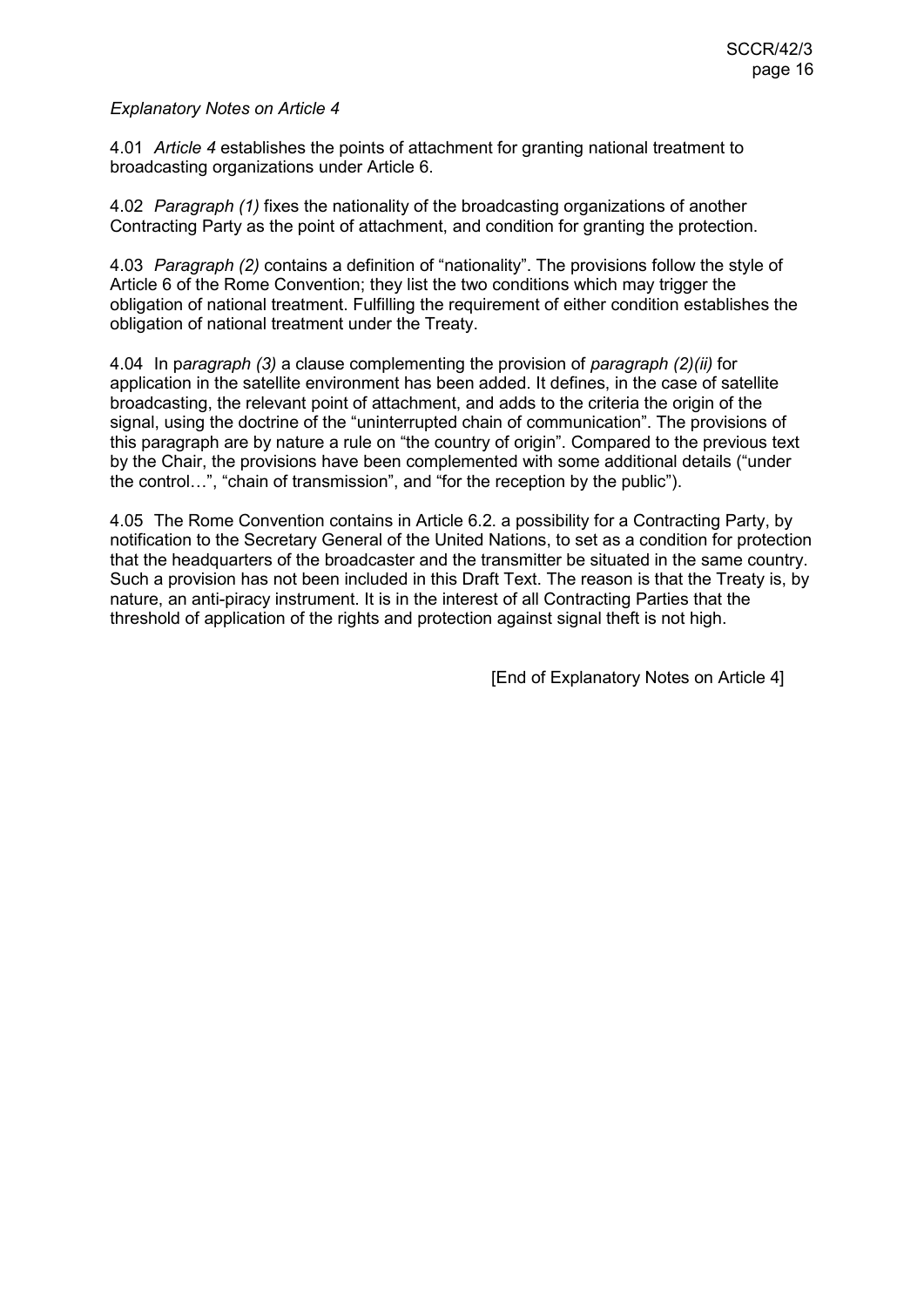### **Article 4 Beneficiaries of Protection**

(1) Contracting Parties shall accord the protection provided under this Treaty to broadcasting organizations who are nationals of other Contracting Parties.

(2) Nationals of other Contracting Parties shall be understood to be those broadcasting organizations that meet either of the following conditions:

- (i) the headquarters of the broadcasting organization is situated in another Contracting Party, or
- (ii) the programme-carrying signal was transmitted from a transmitter situated in another Contracting Party.

(3) In the case of a programme-carrying signal by satellite the transmitter shall be understood to be situated in the Contracting Party from which, under the control and responsibility of the broadcasting organization, the uplink to the satellite is sent in an uninterrupted chain of transmission leading to the satellite and down towards the earth for the reception by the public.

[End of Article 4]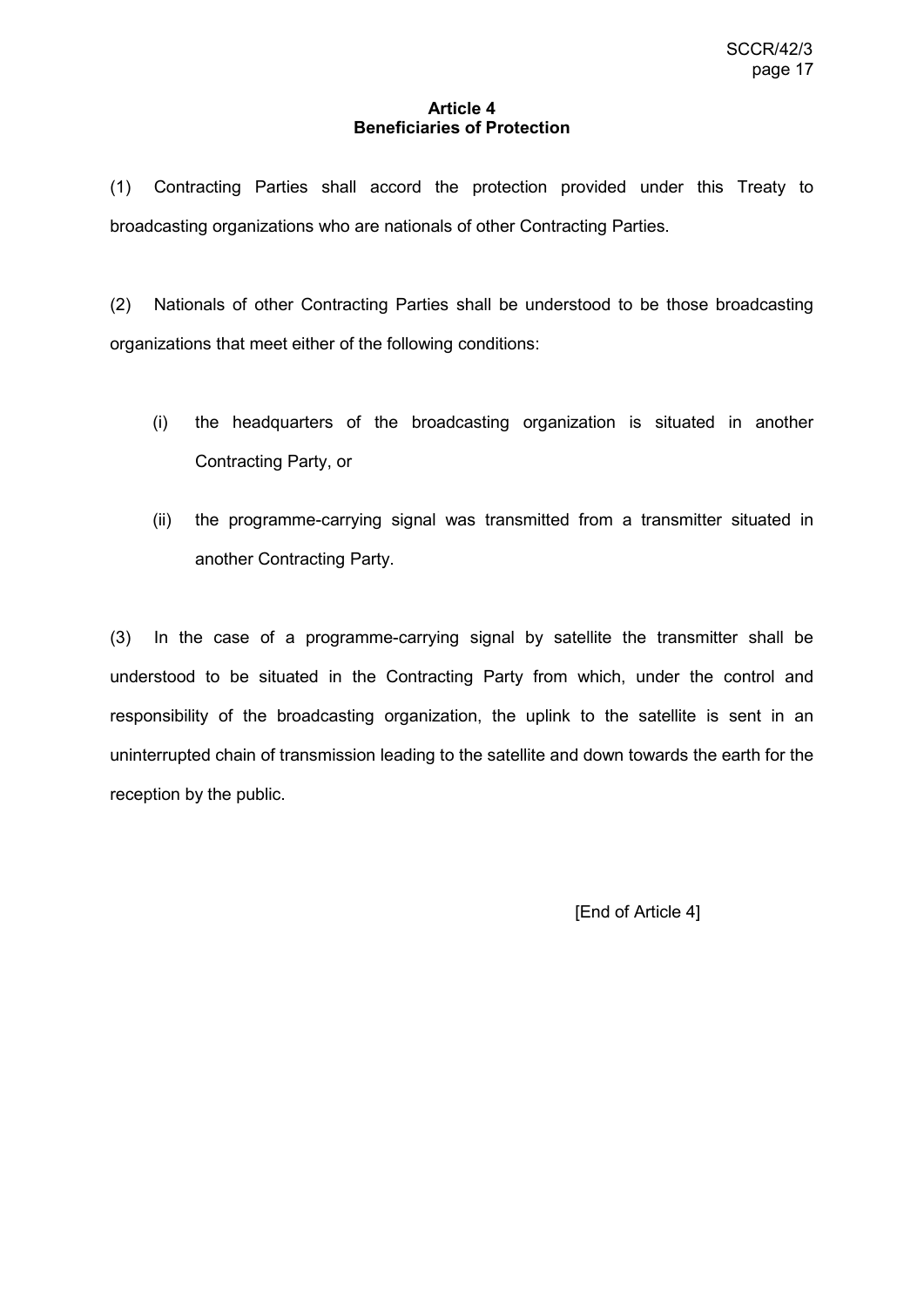5.01 *Article 5* contains the provisions concerning the obligation of national treatment.

5.02 There are various possible variants on the obligation of national treatment of broadcasting organizations that may be considered, ranging from a very broad obligation to a model limited to the granting of national treatment only as to the exclusive right and other protection specifically granted in the proposed Draft Text. On the basis of the nature of the proposed Treaty – an anti-piracy Treaty – and consistently with the philosophy under the Article 4 on the beneficiaries of protection (narrow threshold for receiving the protection), it is suggested that the approach on national treatment would, at the outset, be that of a broad or global obligation.

5.03 In *paragraph (1)* a formula of a broad obligation of national treatment is suggested. The open and unspecified clause would provide for a global national treatment for the protection of broadcasting organizations. The obligation of national treatment would thus extend to the rights and protections specifically granted in the proposed Draft Text as well as to any additional rights and protections that a Contracting Party may accord its own nationals. The protection of the Treaty would hence cover any rights and/or protection that Contracting Parties do now or may later grant to their nationals.

5.04 The extent of the obligation corresponds materially to the provisions of Article 5(1) of the Berne Convention. This tradition was, in the area of copyright, carried forward in the WCT. In the field of related rights, there is a tradition of somewhat more limited national treatment, which takes its origin from Article 2.2 of the Rome Convention, and was also adopted in the WPPT in a virtually same manner.

5.05 The negotiating history of the Treaty at-hand tend to indicate that, in order to be acceptable for all Member States of WIPO, the Treaty shall eventually allow rights and/or protection to be accorded based on different approaches. These would embrace, at one end, an exclusive right of authorizing, and at the other end other kinds of solutions, the minimum being an "adequate and effective protection". The "adequate and effective protection" is to be defined later in the Draft Text.

5.06 The principle of allowing at least a two-tier level protection under the Treaty, makes it necessary to open a possibility for the Contracting Parties to base the protection accorded to nationals of other Contracting Parties on the principle of reciprocity. This is dictated by fairness and balance. Provisions of *paragraph (2)* allows reciprocity instead of national treatment in all areas of rights and protection. The drafting formula in the suggested text corresponds *i.a.* the model of Article 4(2) of the Beijing Treaty (BTAP).

[End of Explanatory Notes on Article 5]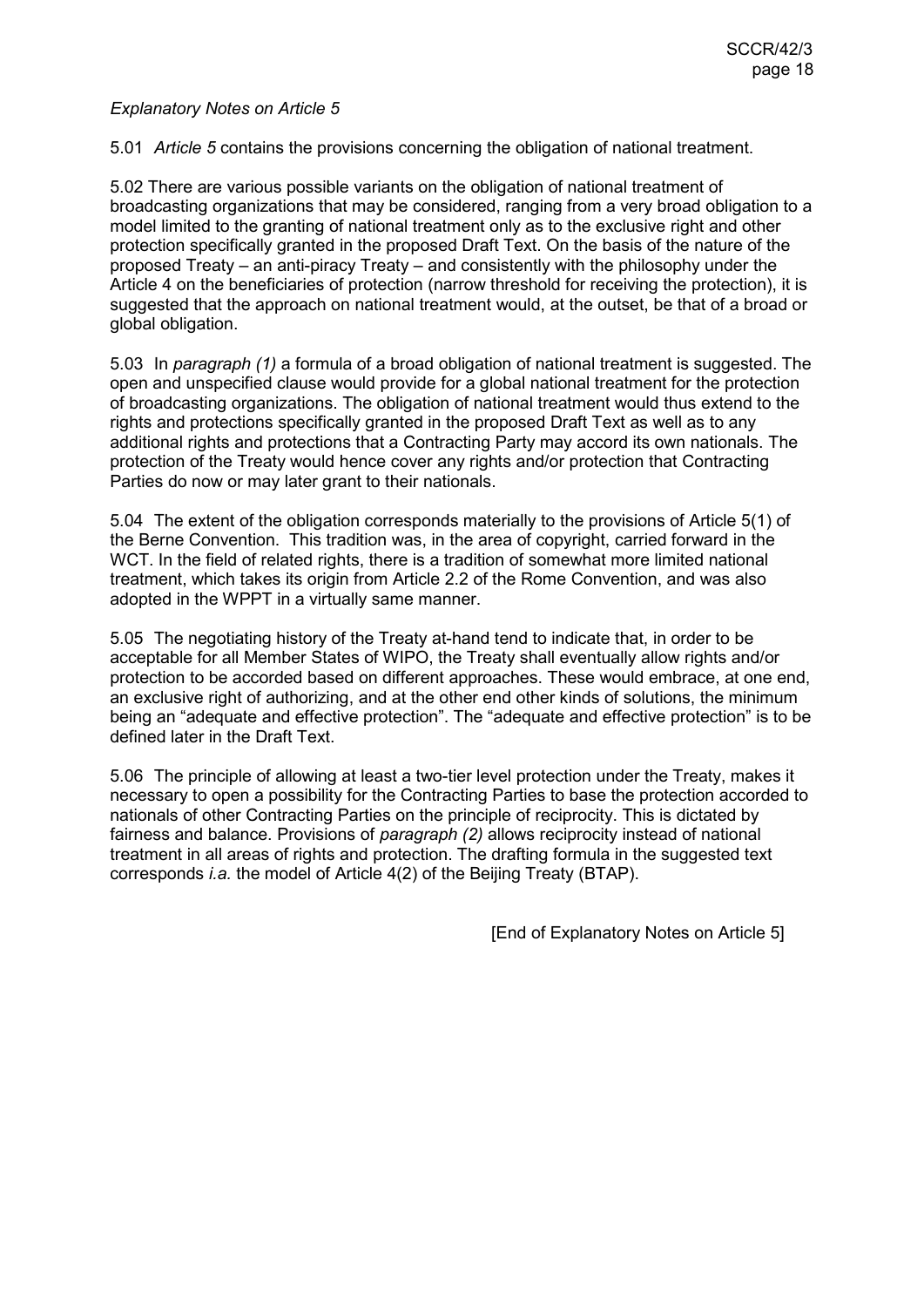## **Article 5 National Treatment**

(1) Contracting Party shall accord to nationals of other Contracting Parties the treatment it accords to its own nationals with regard to the rights and the protection provided for in their domestic legislation.

(2) A Contracting Party shall be entitled, in respect of nationals of any other Contracting Party, to limit obligation under paragraph (1), on the rights and the protection of broadcasting organizations, to the extent to which, and to the term for which, the latter Contracting Party grants such rights and protection to the nationals of the former Contracting Party.

[End of Article 5]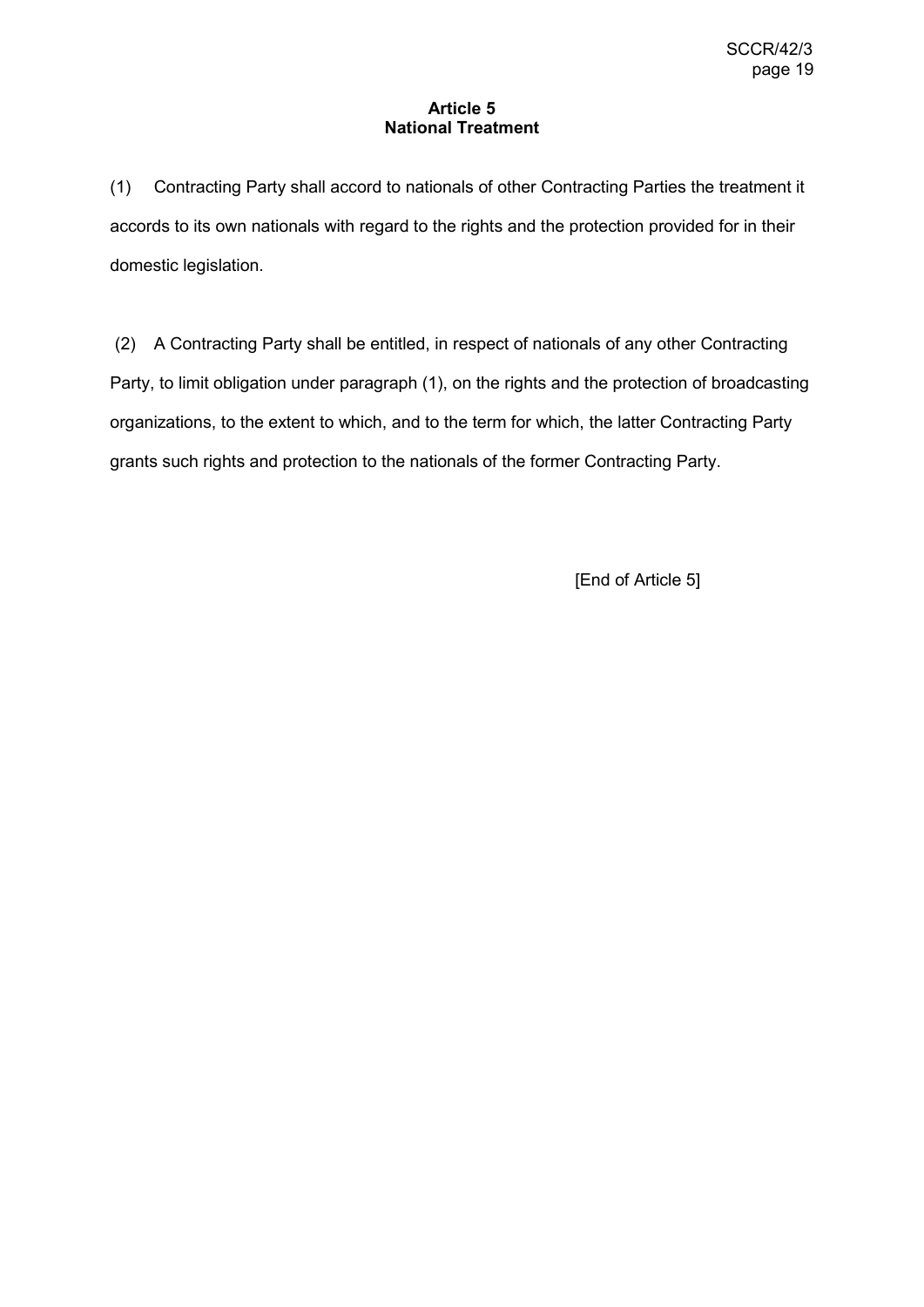6.01 *Article 6* contains the provisions on the right of broadcasting organizations concerning the retransmission to the public of their broadcasts.

6.02 The right in respect of retransmission provides protection against all retransmissions, by any means, including rebroadcasting and retransmission by wire, by cable or over computer networks, when done by any another entity than the original broadcasting organization for the reception by the public. The expression "exclusive right of authorizing" has been used, for the sake of consistency with the language of *i.a.* the WPPT and the WCT.

6.03 Article 6 is based on the concept of retransmission, which on the international level is traditionally confined to simultaneous retransmission only. The definition of "retransmission" in Article 2(e) of the Treaty corresponds this tradition.

6.04 Provisions of Article 9 provide for the Contracting Parties a possibility to accord to broadcasting organizations other kind of adequate and effective protection instead of an exclusive right of retransmission.

[End of Explanatory Notes on Article 6]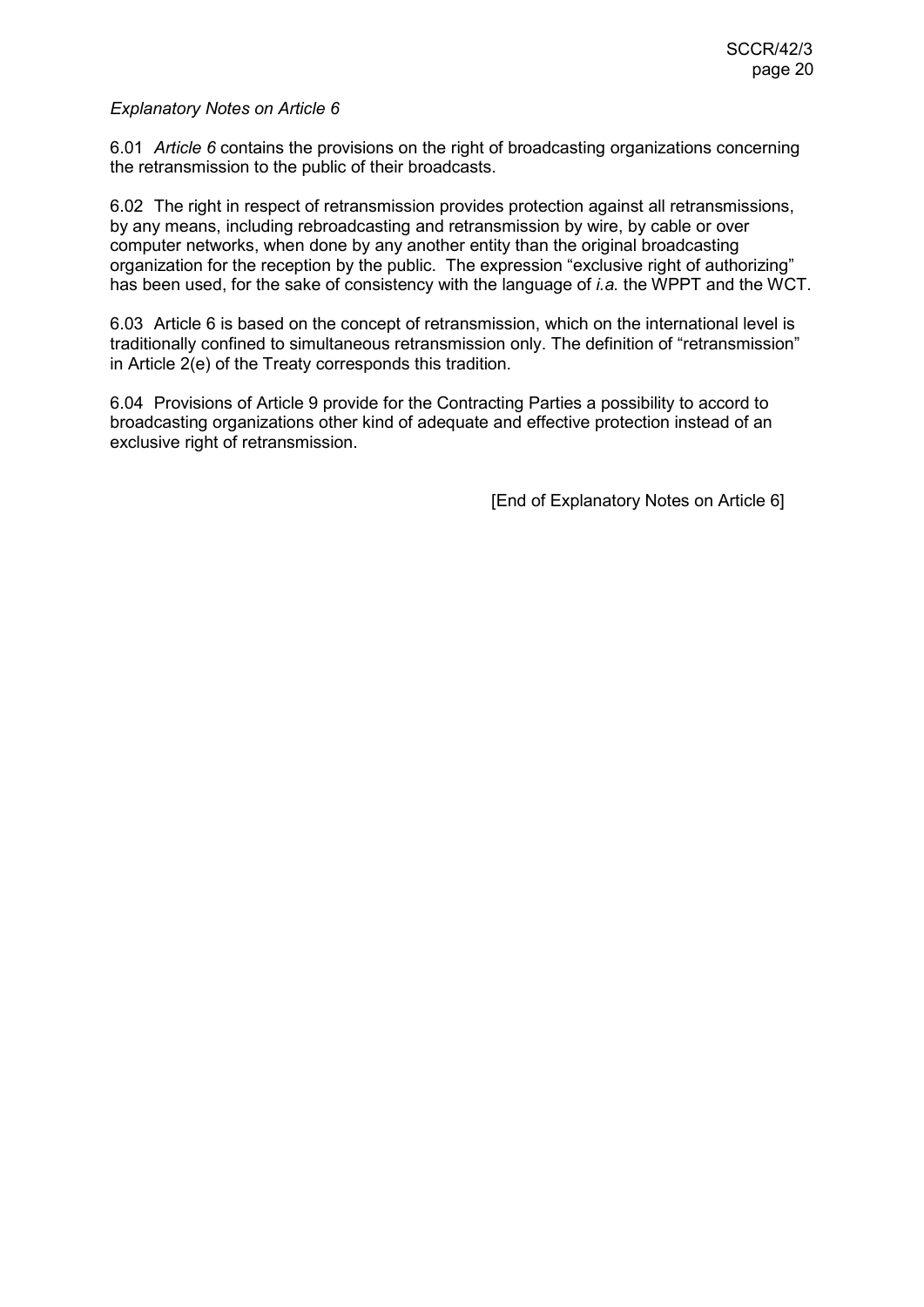## **Article 6 Right of Retransmission**

Broadcasting organizations shall enjoy the exclusive right of authorizing the retransmission of their programme-carrying signals by any means.

[End of Article 6]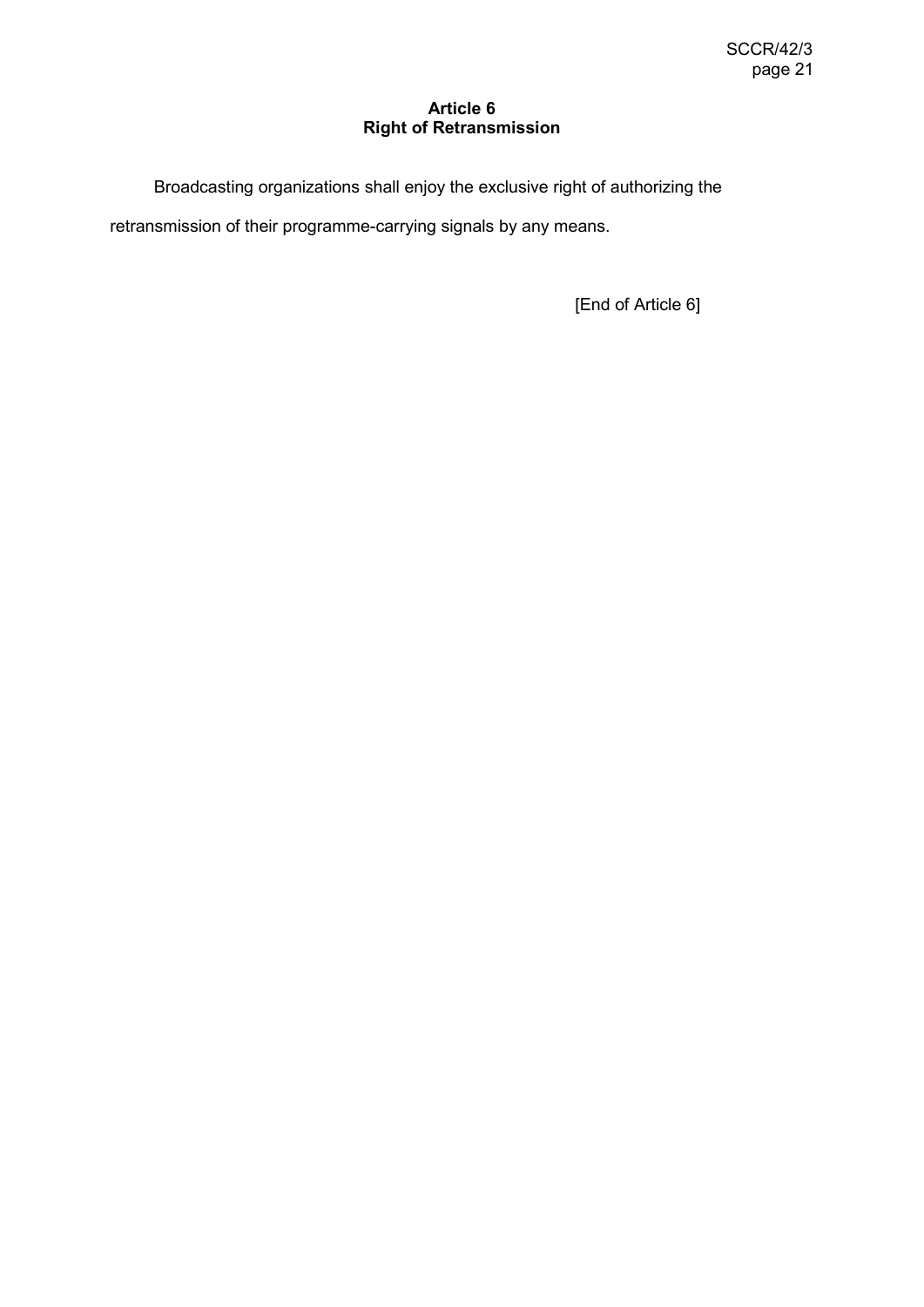7.01 *Article 7* contains the provisions on the rights of broadcasting organizations concerning the deferred transmission of their stored programmes by any means.

7.02 Under the provisions of *paragraph (1)*, the broadcasting organizations enjoy under these provisions an exclusive right of authorization of the programme-carrying signals used in the context of making available to the public of their own online services, such as the video on-demand and catch-up services of the broadcasting organizations. These services must, as provided in Article 2(g) on definitions, consist of programmes that the broadcasting organization has earlier transmitted in its broadcasts. The broadcasting organizations enjoy thus protection concerning the programme-carrying signals instigated by the recipients. The broadcasting organization may authorize or prohibit the interception by third parties of such signals.

7.03 The broadcasting organizations enjoy under *paragraph (2)* an exclusive right of authorization of online services by third parties which contain programmes that the original broadcasting organization has earlier transmitted in its broadcasts. The broadcasting organizations may authorize or prohibit providing access online to the programmes carried earlier by the signal of the original broadcasting organization, and now held by third parties as "stored programmes". The broadcasting organization may authorize or prohibit such use of its signals.

7.04 Provisions of Article 9 provide for the Contracting Parties a possibility to accord to broadcasting organizations other kind of adequate and effective protection instead of an exclusive right of authorization of transmission of stored programmes.

[End of Explanatory Notes on Article 7]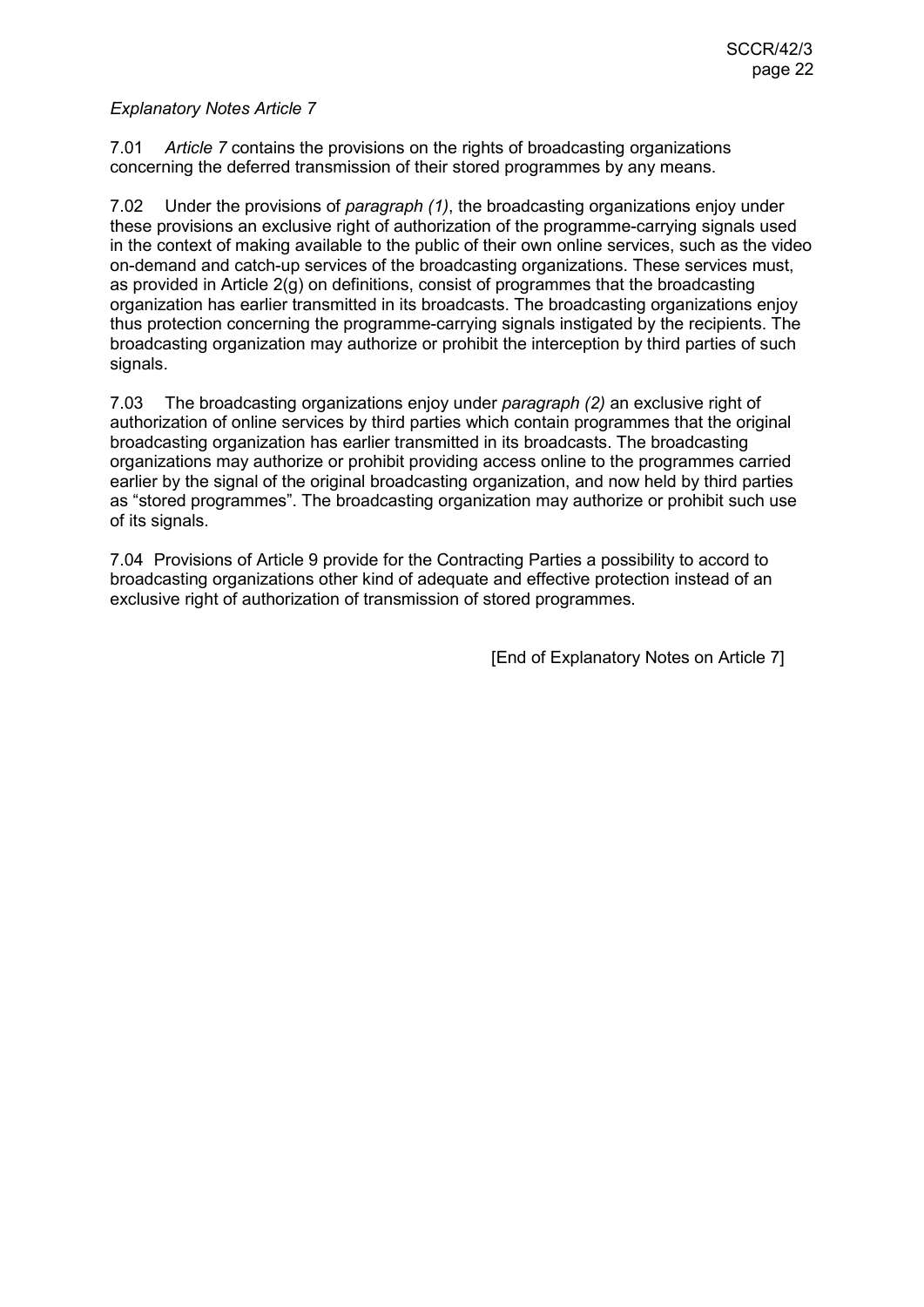# **Article 7 Deferred Transmission of Stored Programmes**

(1) Broadcasting organizations shall enjoy exclusive right of authorizing the deferred transmission to the public by any means of the programme-carrying signal used when they provide access to the public to their stored programmes, including providing access to the stored programmes in such a way that members of the public may access them from a place and at a time individually chosen by them.

(2) Broadcasting organizations shall enjoy exclusive right of authorizing the deferred transmission to the public by any means of their programme-carrying signal used by another entity than the original broadcasting organization for the purpose of providing access to the public of stored programmes, including providing access to the stored programmes in such a way that members of the public may access them from a place and at a time individually chosen by them.

[End of Article 7]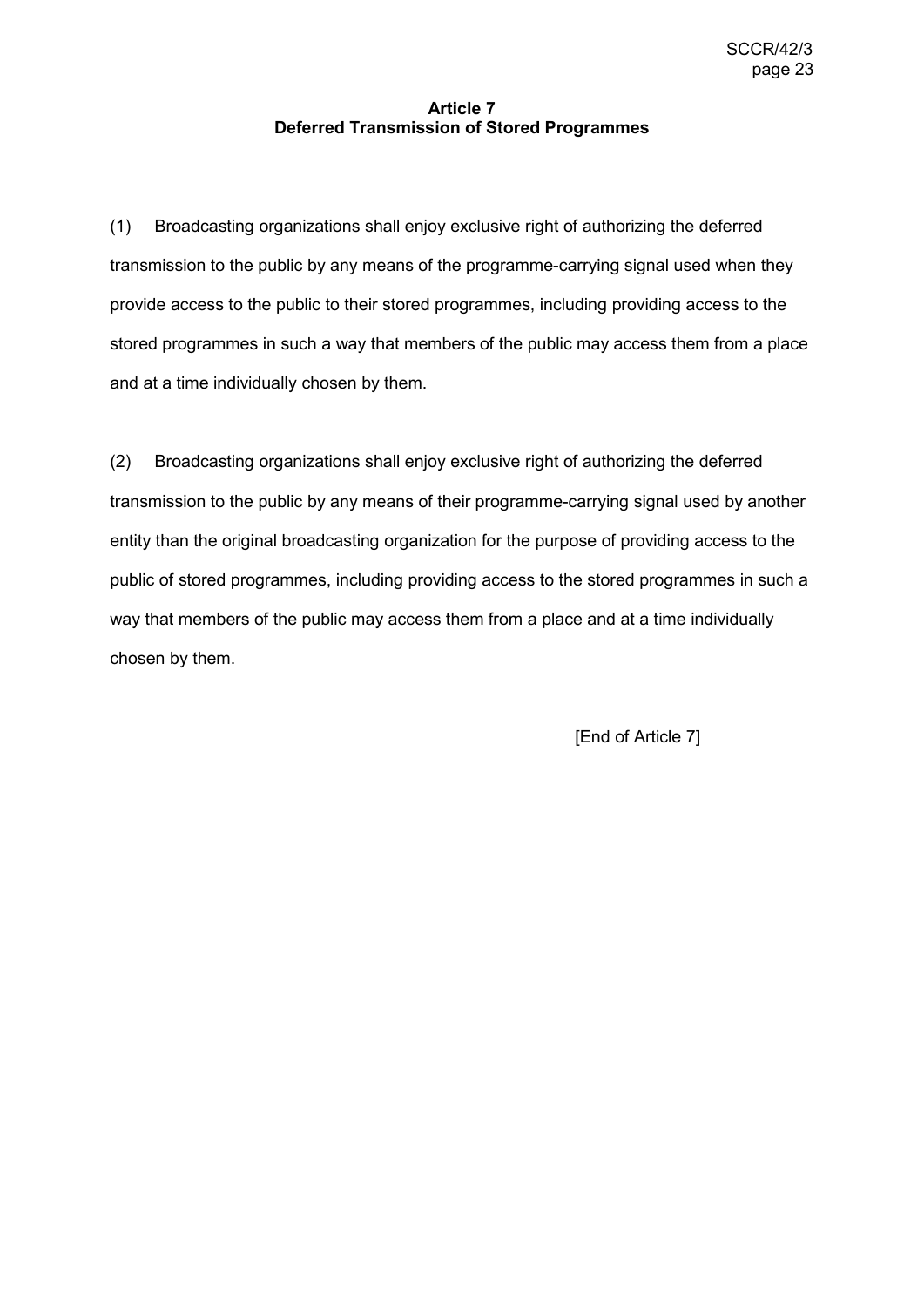8.01 *Article 8* contains the provisions on the protection of broadcasting organizations in relation to their signals prior to broadcasting, abbreviated as "pre-broadcast signals". The pre-broadcast signals are also programme-carrying signals.

8.02 The Contracting Parties shall provide an exclusive right of authorizing uses corresponding to the relevant uses in Articles 6 and 7(2) concerning the rights of broadcasting organizations in respect of their programme-carrying signals.

8.03 Pre-broadcast signals are signals that are not intended for direct reception by the public. Such signals are used by broadcasting organizations to transport program material from a studio or *e.g.,* from the site of an event to the place where a transmitter is situated. Such signals may also be used for transport of program material between broadcasting organizations, as may be used for broadcast after a delay or after some editing of the material.

8.04 The protection under this Article is applicable to both pre-broadcast signals of the receiving broadcasting organization and of the broadcasting organization that transmits a pre-broadcast signal.

8.05 Provisions of Article 9 provide for the Contracting Parties a possibility to accord to broadcasting organizations other kind of adequate and effective protection instead of an exclusive right of authorization of the use of pre-broadcast signals.

[End of Explanatory Notes on Article 8]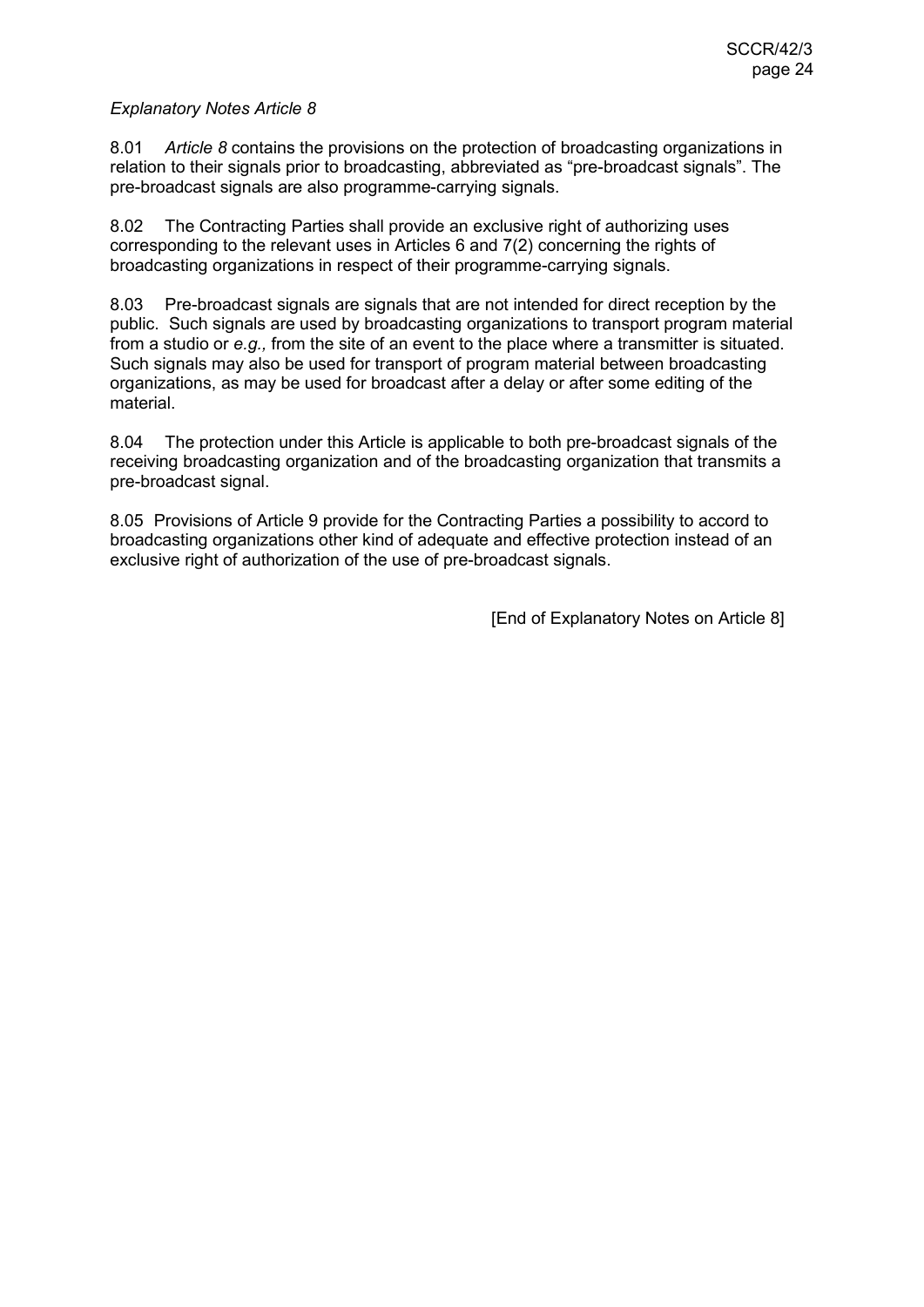## **Article 8 Use of Pre-broadcast Signals**

Broadcasting organizations shall enjoy the exclusive right of authorizing the retransmission or transmission referred to in Article 6 and in Article 7(2) of their prebroadcast signal by any means.

[End of Article 8]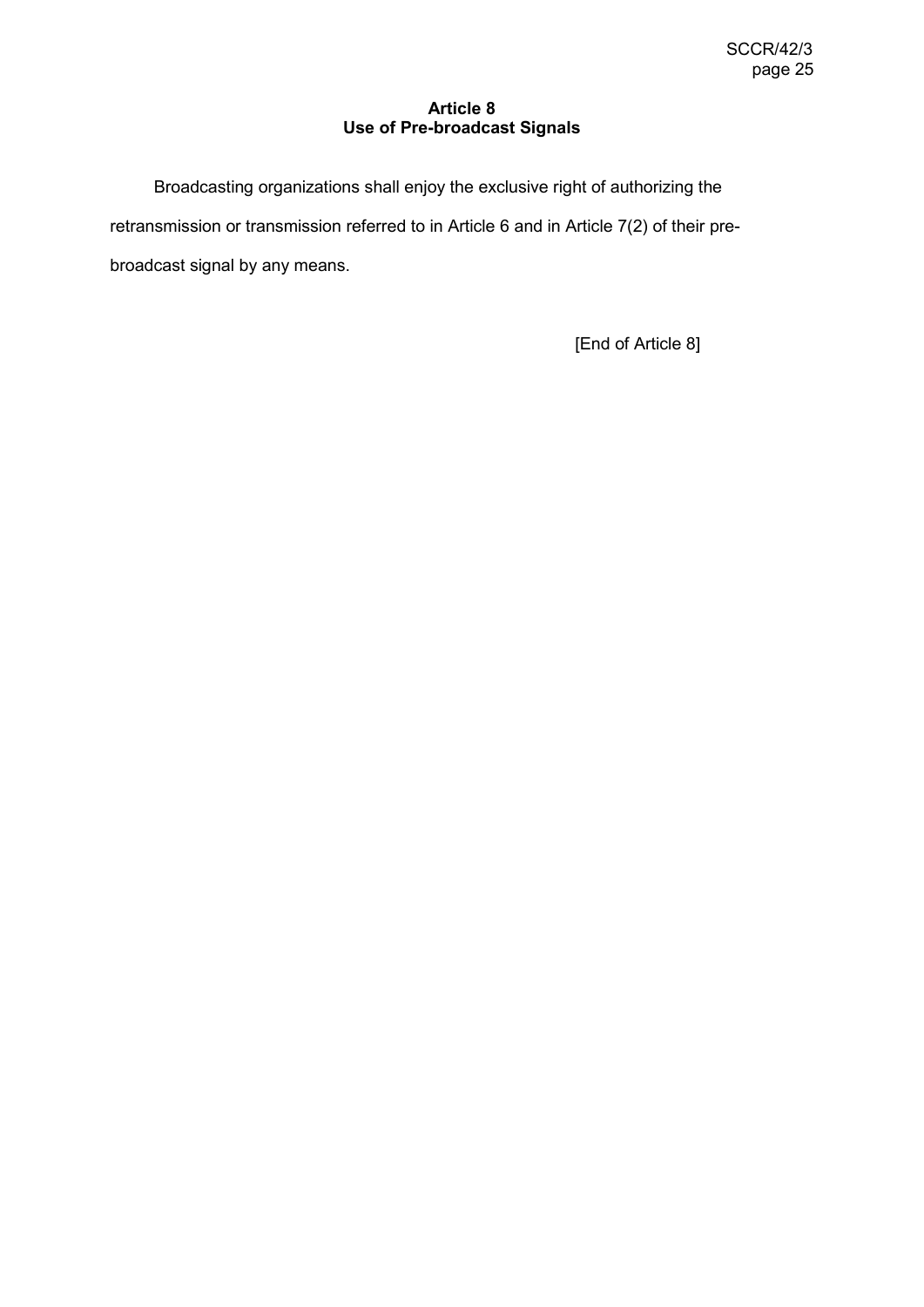9.01 *Article 9* provides to Contracting Parties a possibility to provide another kind of adequate and effective protection to broadcasting organizations instead of the exclusive rights of authorization under Article 6, 7 or 8, or under all these Articles of the Treaty.

9.02 Provisions of *paragraph 1* provide that any Contracting Party may, declare that it will apply the provisions of Article 6, 7 or 8, or all of them, only to certain retransmissions or transmissions, or that it will limit their application in some other way. This declaration is under the condition that the Contracting Party affords another kind of adequate and effective protection to broadcasting organizations, through a combination of the rights provided for in Article 6, 7 or 8, or in all of them, and copyright or related rights. This choice by a Contracting Party may be executed by a notification deposited with the Director General of WIPO.

9.03 Provisions of *paragraph 2* contain an enumeration of the legal means that are available for the Contracting Parties in order to fulfil the obligations of Article 6 to 8 without providing exclusive rights of authorization. The clause is formulated following the design of the provisions of Article 3 of the Geneva Phonograms Convention (Means of Implementation by Contracting States), enumerating the legal regimes to be employed under the domestic legislation.

9.04 Provisions of *paragraph 3* contain, as an operative clause, the minimum protection that must be accorded by those Contracting States that make the choice, under *paragraph (1)*, not to provide to broadcasting organizations an exclusive right of authorization, but another allowed kind of protection according to *paragraph (2)*. *Paragraph (3)* contains the minimum requirements for the protection for this case.

[End of Explanatory Notes on Article 9]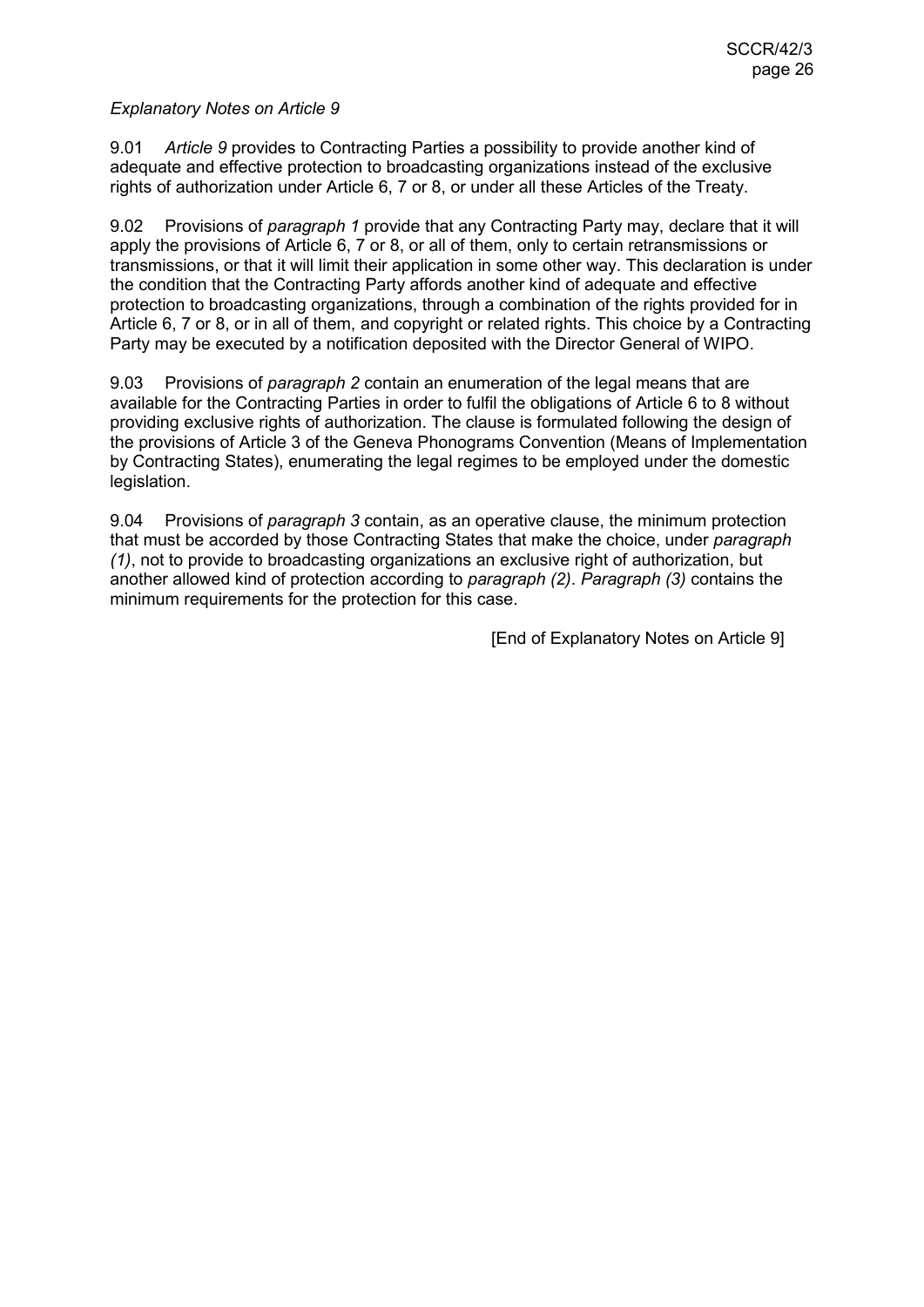#### **Article 9 Other Adequate and Effective Protection**

(1) Any Contracting Party may, in a notification deposited with the Director General of WIPO, declare that it will apply the provisions of Article 6, 7 or 8, or all of them, only to certain retransmissions or transmissions, or that it will limit their application in some other way, provided that the Contracting Party affords other adequate and effective protection to broadcasting organizations, through a combination of the rights provided for in Article 6 to 8 and copyright or related rights.

(2) For the Contracting Parties that avail themselves of the choice under paragraph (1), the means by which they provide other adequate and effective protection shall be a matter of the legislation of each Contracting Party, and shall include one or more of the following:

- (i) protection by means of the grant of a copyright or other specific right;
- (ii) protection by means of the law relating to unfair competition or misappropriation;
- (iii) protection by means of telecommunications law and regulations.

(3) Such means shall provide for the broadcasting organizations effective legal means enabling them to prevent the unauthorized or unlawful uses of their signal under Article 6 to 8 of this Treaty.

[End of Article 9]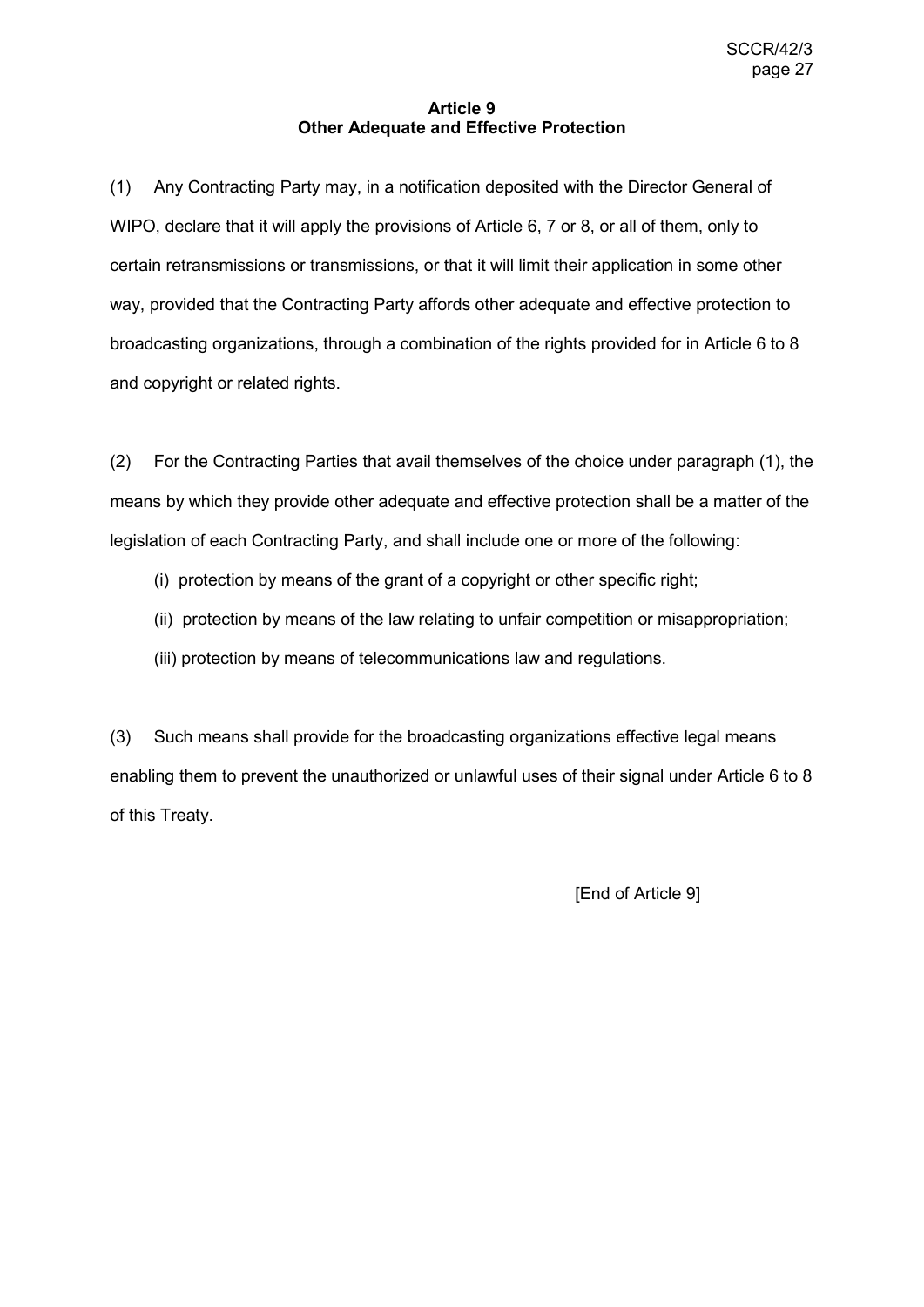10.01 *Article 10* sets forth the permitted limitations of and exceptions to the rights and protection of broadcasting organizations provided for in the Treaty.

10.02 *Paragraph (1)* of this Article follows closely, *mutatis mutandis*, the corresponding provisions in the WPPT. It reproduces the main principle of Article 15.2 of the Rome Convention, and it corresponds to Article 16(1) of the WPPT, and Article 13(1) of the BTAP.

10.03 *Paragraph (2)* contains the provisions of the three-step test originally established in Article 9(2) of the Berne Convention. Corresponding provisions were used in Article 13 of the TRIPS Agreement, Article 16(2) of the WPPT, Article 10(2) of the WCT, and Article 13(2) of the BTAP. Interpretation of the proposed Article, as well as of this whole family of provisions, follows the established interpretation of Article 9(2) of the Berne Convention.

[End of Explanatory Notes on Article 10]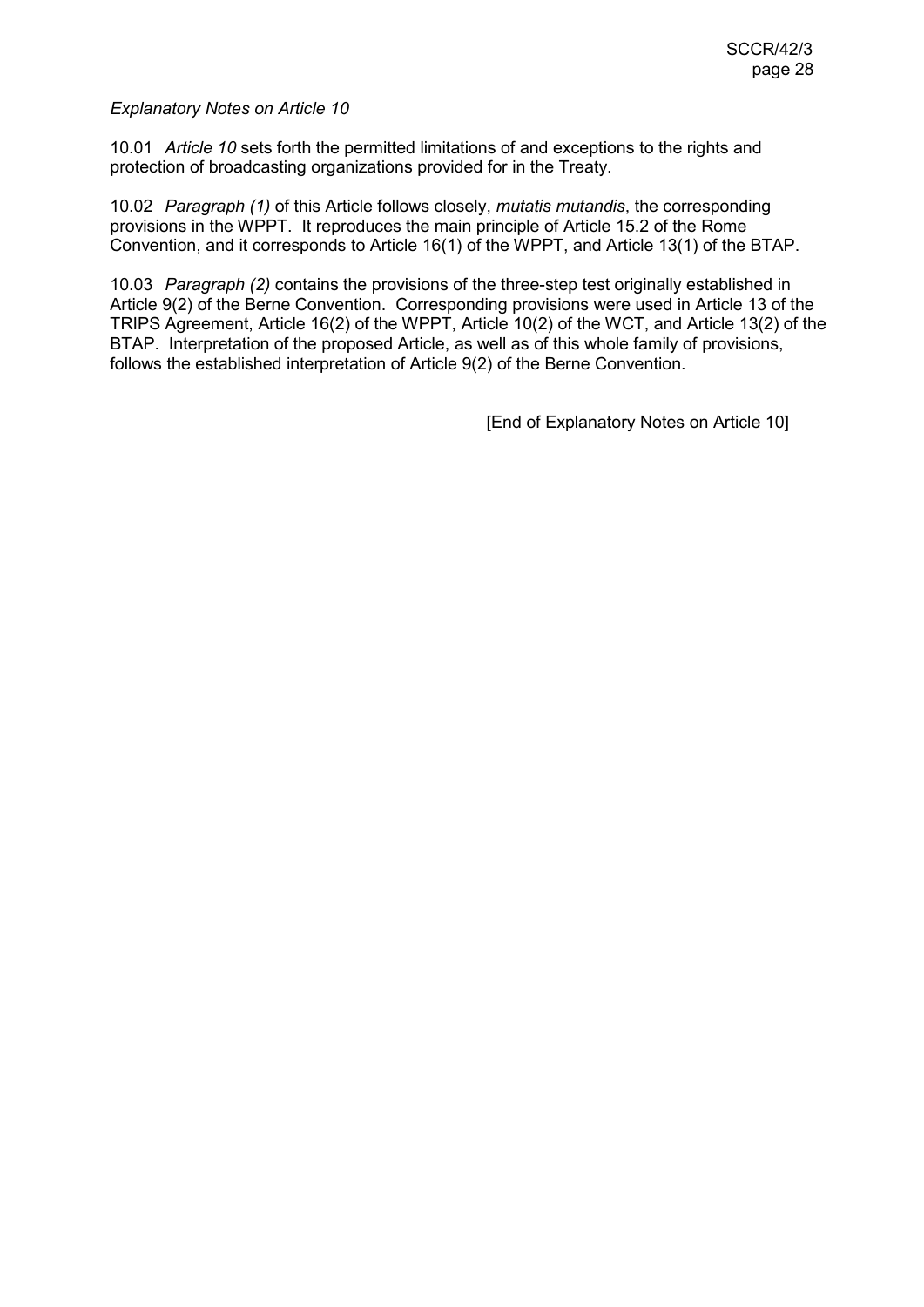#### **Article 10 Limitations and Exceptions**

(1) Contracting Parties may, in their national legislation, provide for the same kinds of limitations or exceptions with regard to the protection of broadcasting organizations as they provide, in their national legislation, in connection with the protection of copyright in literary and artistic works, and the protection of related rights.

(2) Contracting Parties shall confine any limitations of or exceptions to rights provided for in this Treaty to certain special cases which do not conflict with a normal exploitation of the programme-carrying signal and do not unreasonably prejudice the legitimate interests of the broadcasting organization.

[End of Article 10]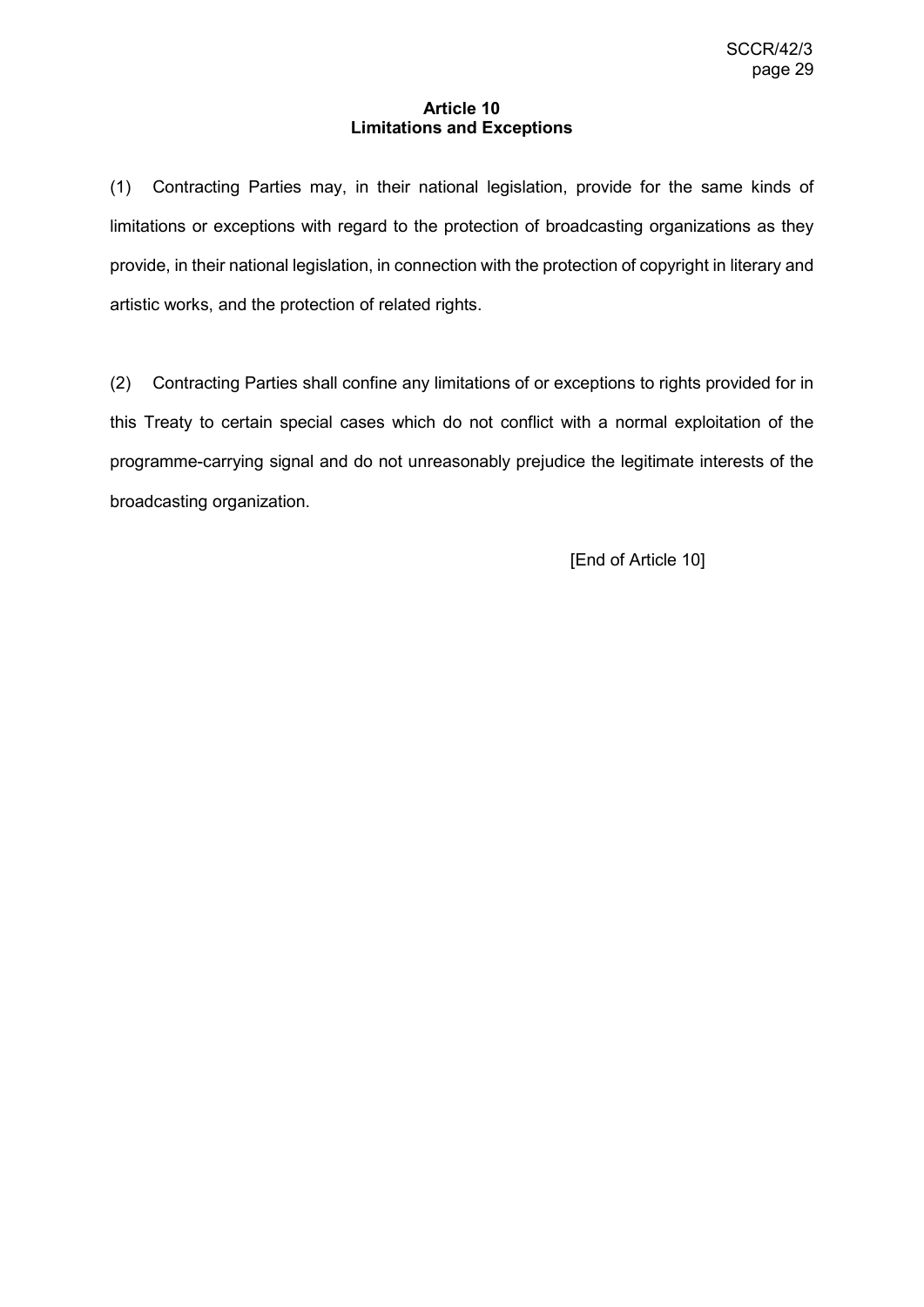11.01 The design of the provision on the term of protection in *Article 11* follows *mutatis mutandis* the corresponding provision in Article 17(1) of the WPPT concerning the term of protection of performers' rights.

[End of Explanatory Notes on Article 11]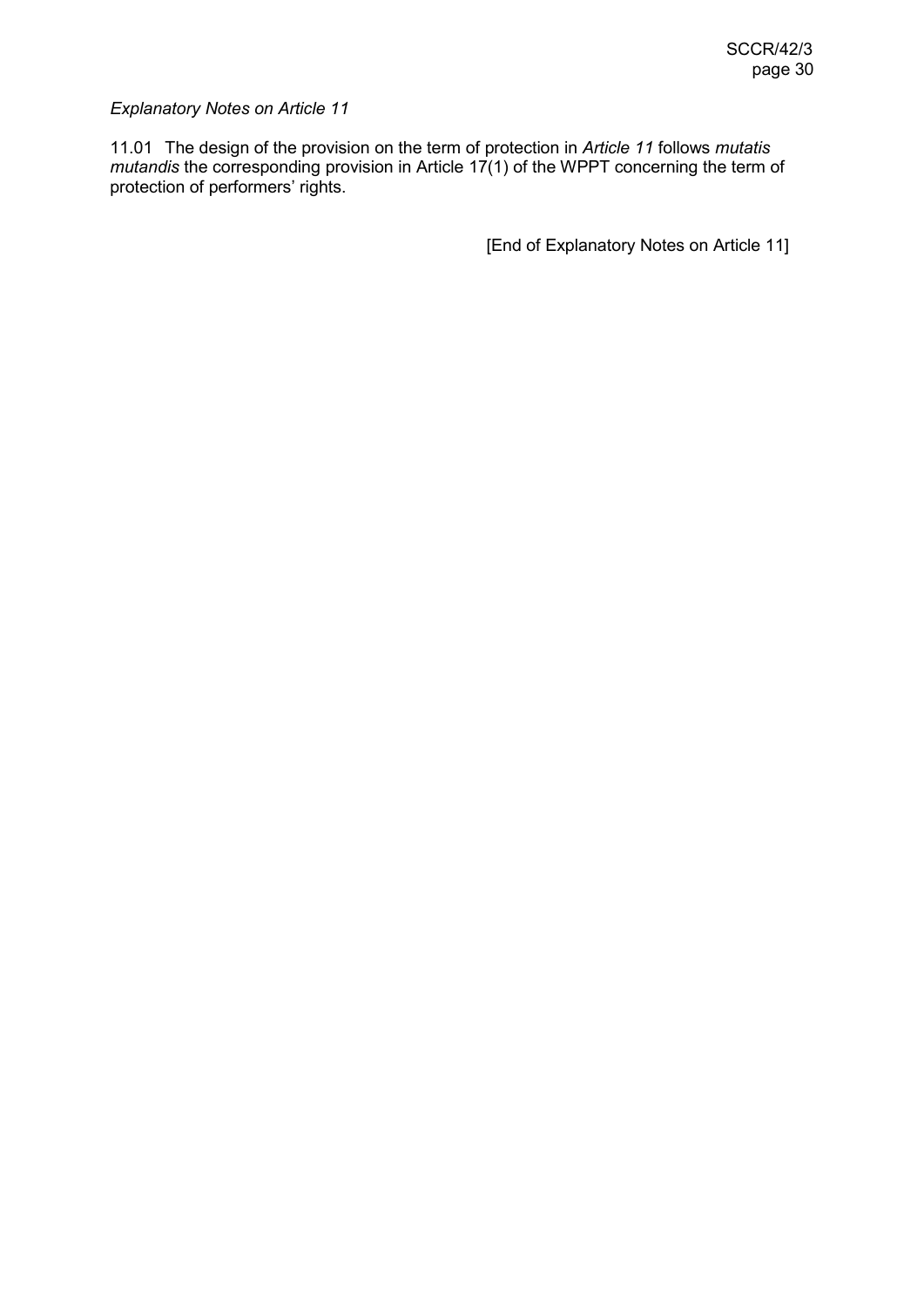## **Article 11 Term of Protection**

The term of protection to be granted to broadcasting organizations under this Treaty shall last, at least, until the end of a period of 20 years computed from the end of the year in which the programme-carrying signal was transmitted.

[End of Article 11]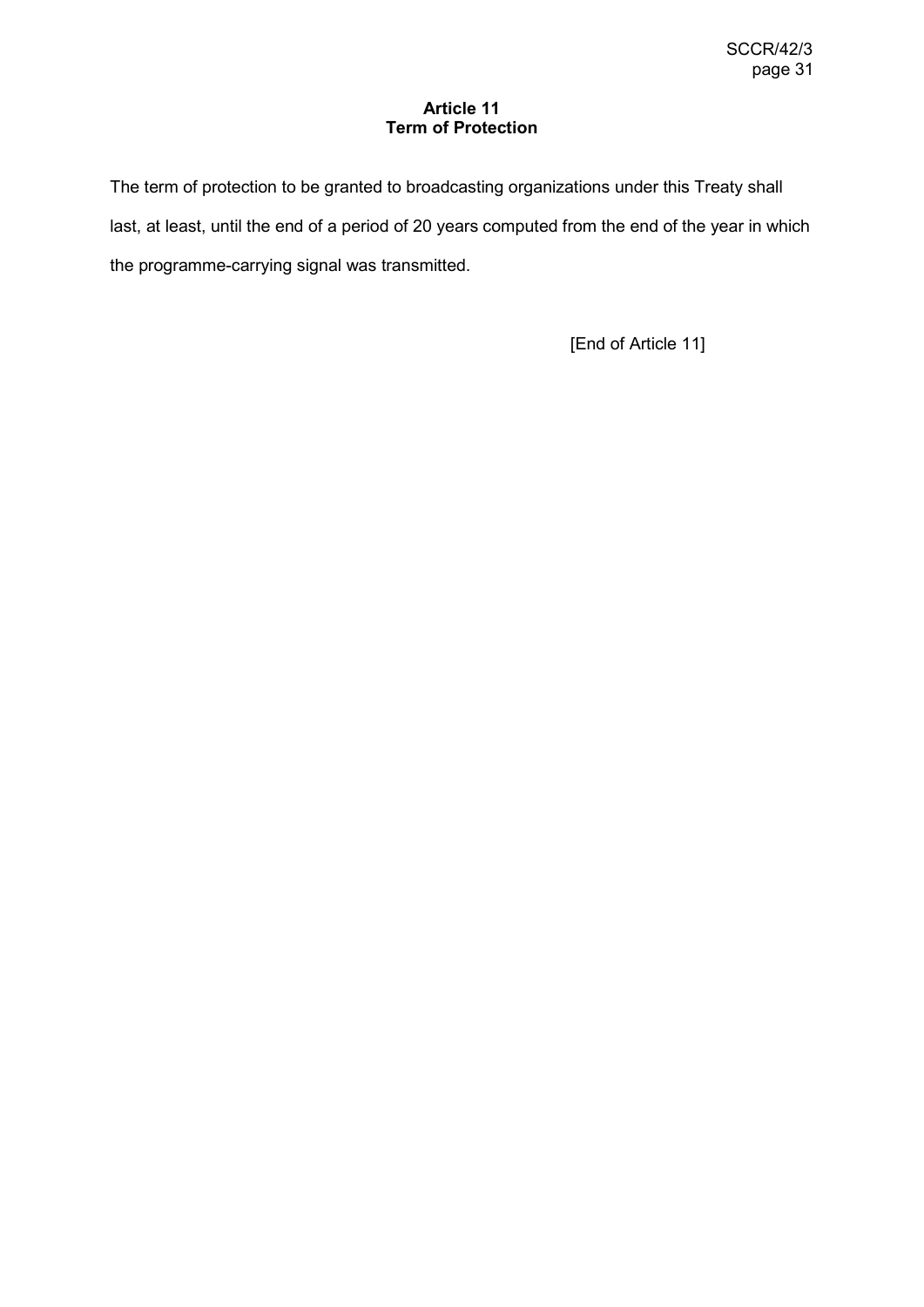12.01 *Article 12* contains provisions on obligations concerning technological measures.

12.02 The provisions of *paragraph (1)* reproduce *mutatis mutandis* the corresponding provisions in Article 18 of the WPPT.

12.03 The interpretation of paragraph (1) follows the interpretation of the corresponding provisions of the WPPT. The provisions of this Article do not contain any obligation or mandate for the broadcasters to use technological measures. They apply only in cases where technological measures *de facto* are used. In order to comply with the obligations of this Article the Contracting Parties may choose appropriate remedies according to their own legal traditions. The main requirement is that the measures provided are effective and thus constitute a deterrent and sufficient sanction against the prohibited acts (rights and protection concerning the acts relevant under Article 6 to 8).

12.04 *Paragraph (2)* extends the protection of technological measures to the encryption of programme-carrying signals. Under this provision, Contracting Parties shall provide adequate and effective legal protection against the unauthorized decryption of an encrypted programme-carrying signal, when done for the purpose of retransmission or deferred transmission to the public.

12.05 The provisions of *Paragraph (3)* are intended to safeguard the position of users of the programme-carrying signals who are just enjoying content that is unprotected or no longer protected. The last element of the Article is intended to ensure that the beneficiaries of the provisions on the limitations and exceptions are not curtailed from the use of enjoying the programmes carried by the protected signals.

[End of Explanatory Notes on Article 12]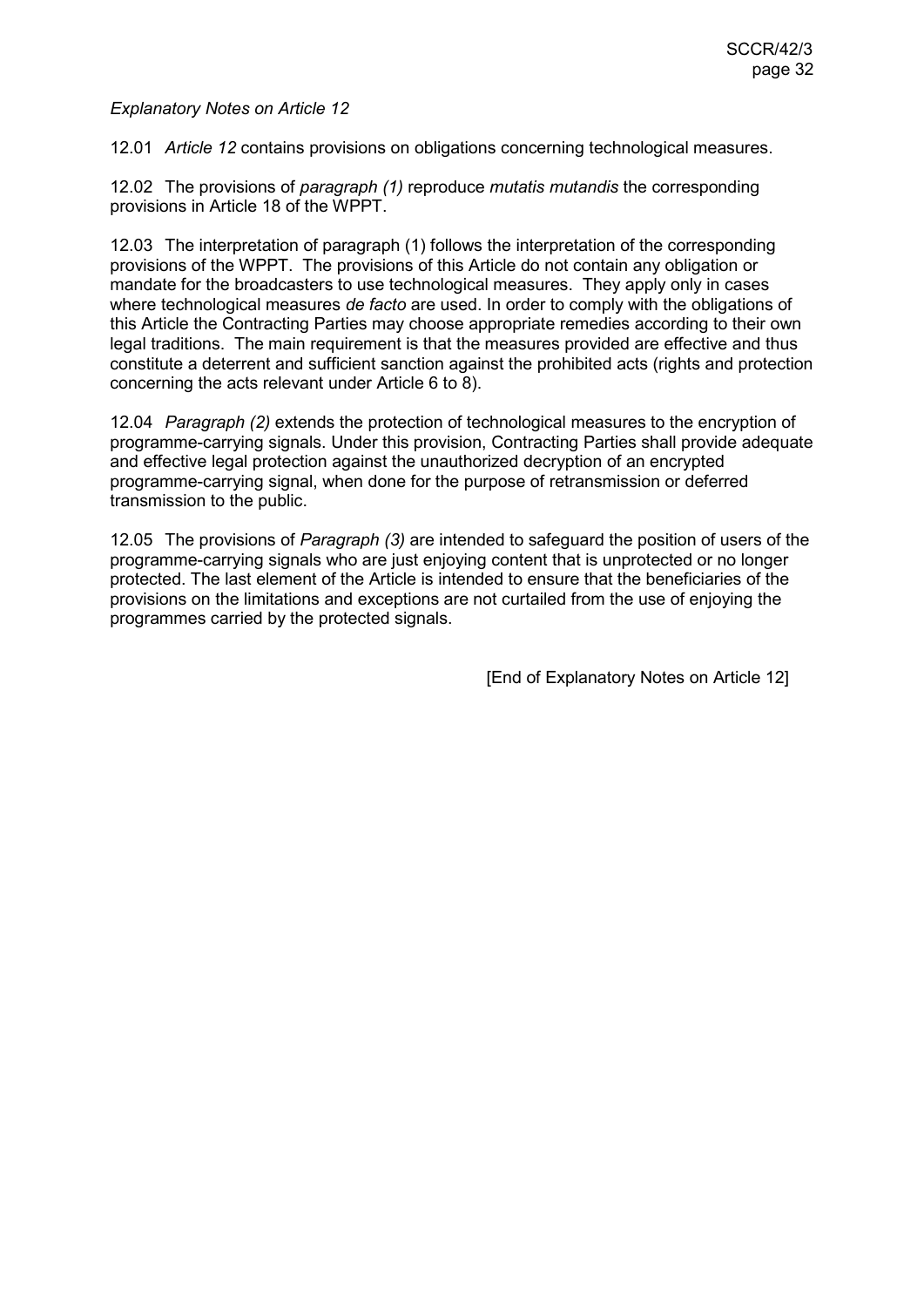## **Article 12 Obligations Concerning Technological Measures**

(1) Contracting Parties shall provide adequate legal protection and effective legal remedies against the circumvention of effective technological measures that are used by broadcasting organizations in connection with the exercise of their rights under this Treaty and that restrict acts, in respect of their broadcasts, that are not authorized by the broadcasting organizations concerned or are not permitted by law.

(2) Without limiting the foregoing, Contracting Parties shall provide adequate and effective legal protection against the unauthorized decryption of an encrypted programme-carrying signal for the purpose of retransmission or deferred transmission to the public.

(3) Contracting Parties shall take appropriate measures, as necessary, to ensure that when they provide adequate legal protection and effective legal remedies against the circumvention of effective technological measures, this legal protection does not prevent third parties from enjoying content that is unprotected or no longer protected, as well as the limitations and exceptions provided for in this Treaty.

[End of Article 12]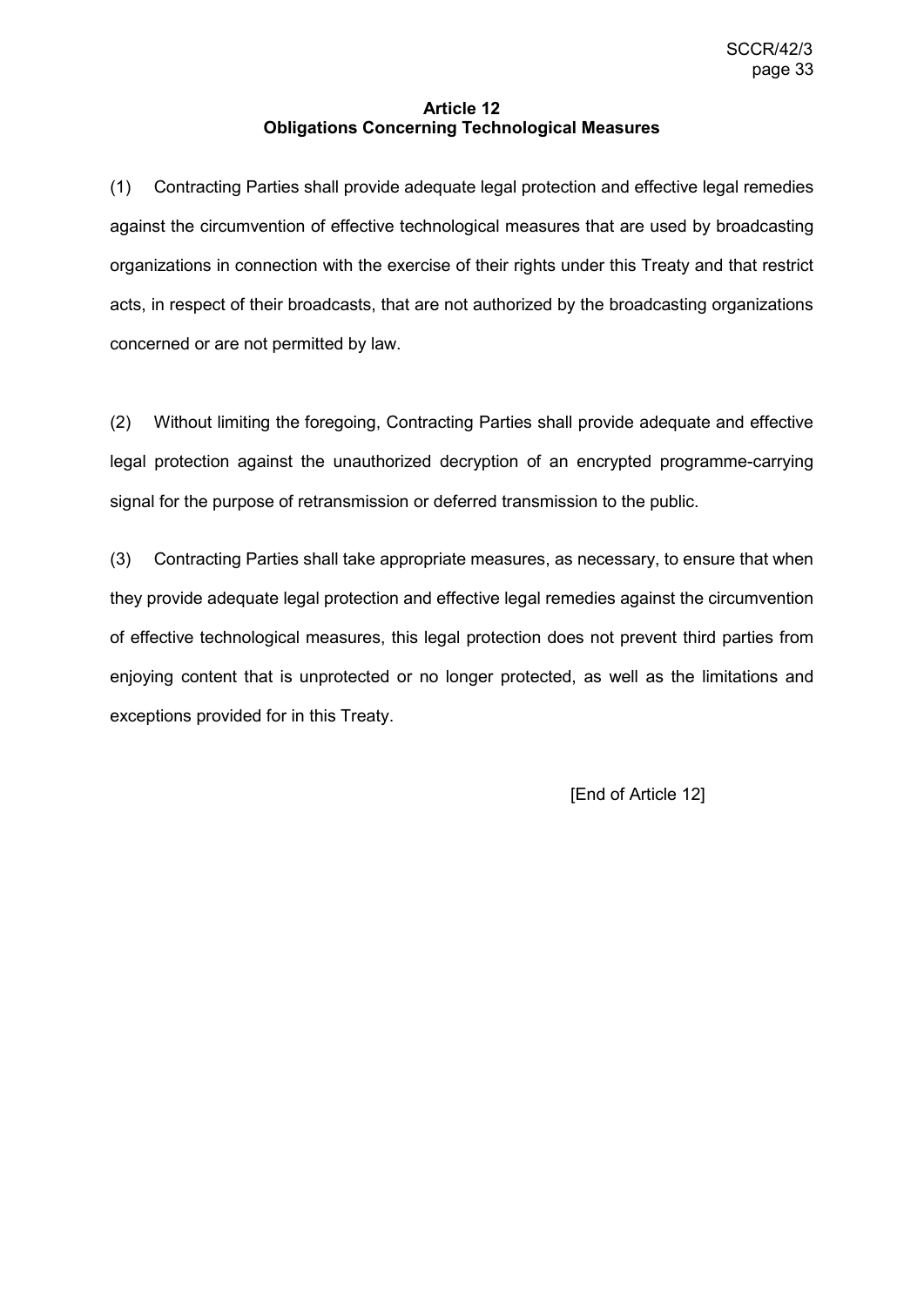13.01 *Article 13* contains provisions on obligations with regard to rights management information. It follows *mutatis mutandis* the corresponding provisions of Article 19 of the WPPT.

13.02 The operative parts of the provisions in *paragraph (1)* and *paragraph (2)* are intended to be in line with the corresponding provisions of the WPPT. The wording of paragraph (1)(ii) has been amended in order to adapt it to the context of the protection of broadcasting organizations.

13.03 The clauses at the end of *paragraph (2)* ("when any of these items of information is attached to or associated with…") have been, compared to the provisions of the WPPT, clarified in order to cover all relevant uses of broadcasts.

13.04 It is clear that the provisions of paragraph (2) of this Article on rights management information are applicable to data embedded in a programme-carrying signal by a broadcasting organization, among other things, in order to identify and monitor its broadcasts, such means as a watermark.

13.05 The interpretation of the proposed Article 13 follows the interpretation of the corresponding provisions of the WPPT.

[End of Explanatory Notes on Article 13]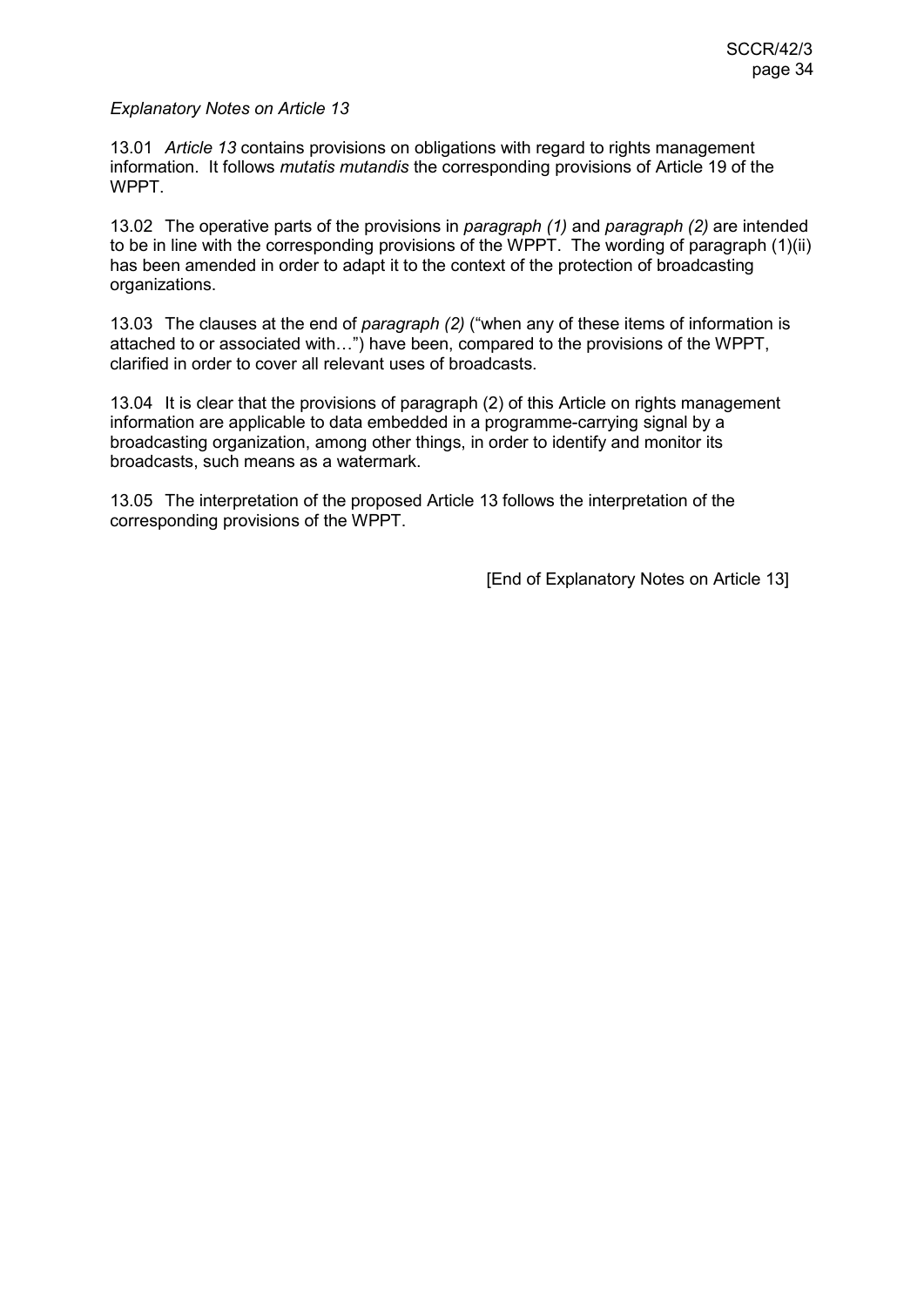## **Article 13 Obligations Concerning Rights Management Information**

(1) Contracting Parties shall provide adequate and effective legal remedies against any person knowingly performing any of the following acts knowing, or with respect to civil remedies having reasonable grounds to know, that will induce, enable, facilitate or conceal an infringement of any right covered by this Treaty:

(i) to remove or alter any electronic rights management information without authority;

(ii) to retransmit the programme-carrying signal knowing that electronic rights management information has been without authority removed or altered.

(2) As used in this Article, "rights management information" means the information which identifies the broadcasting organization, the broadcasting, the owner of any right in the programme, or information about the terms and conditions of use of the programme-carrying signal, and any numbers or codes that represent such information, when any of these items of information is attached to or associated with the programme-carrying signal.

[End of Article 13]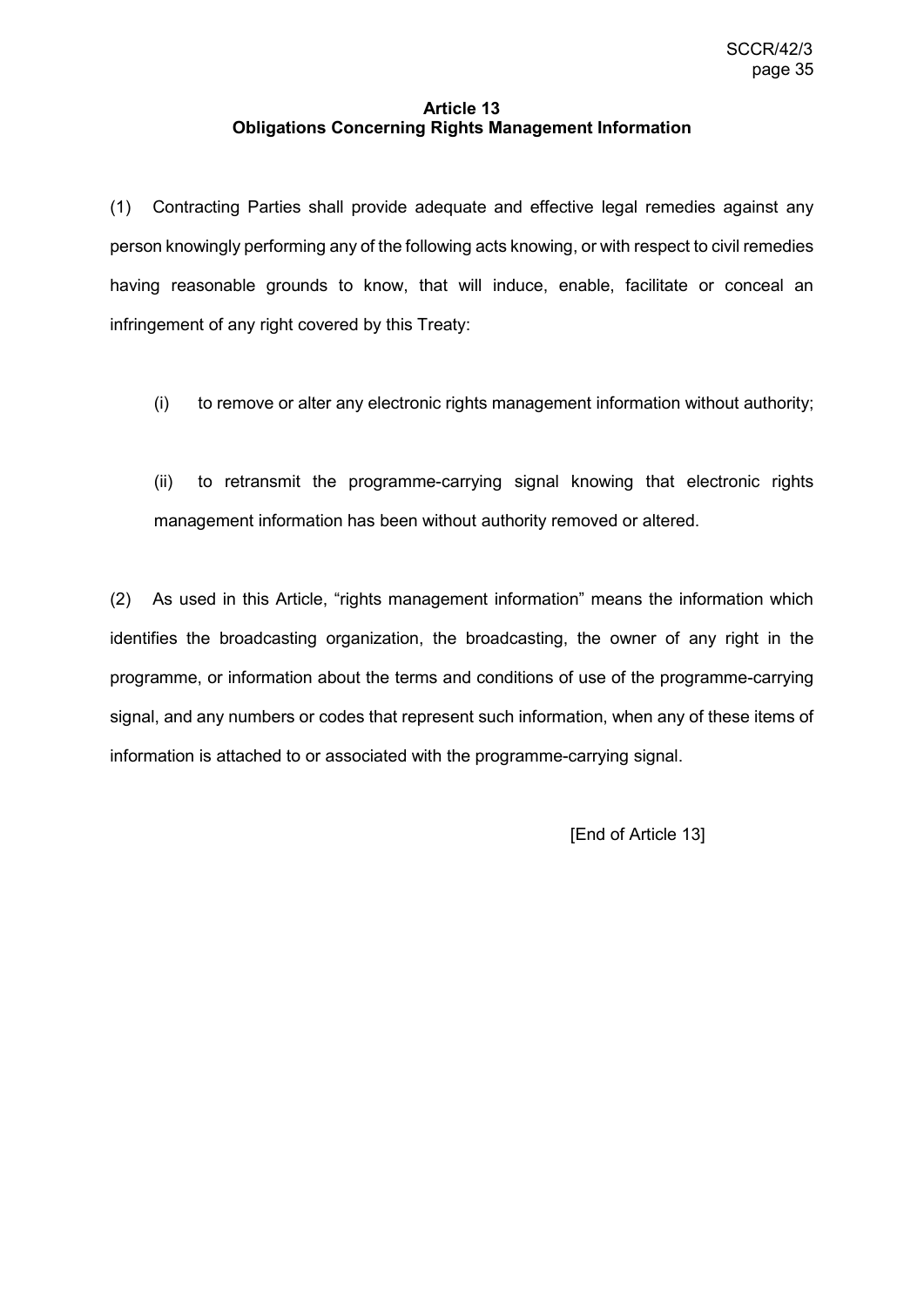14.01 *Article 14* states the fundamental principle of formality-free protection. The provisions of this Article reproduce exactly the corresponding provisions of Article 20 of the WPPT.

[End of Explanatory Notes on Article 14]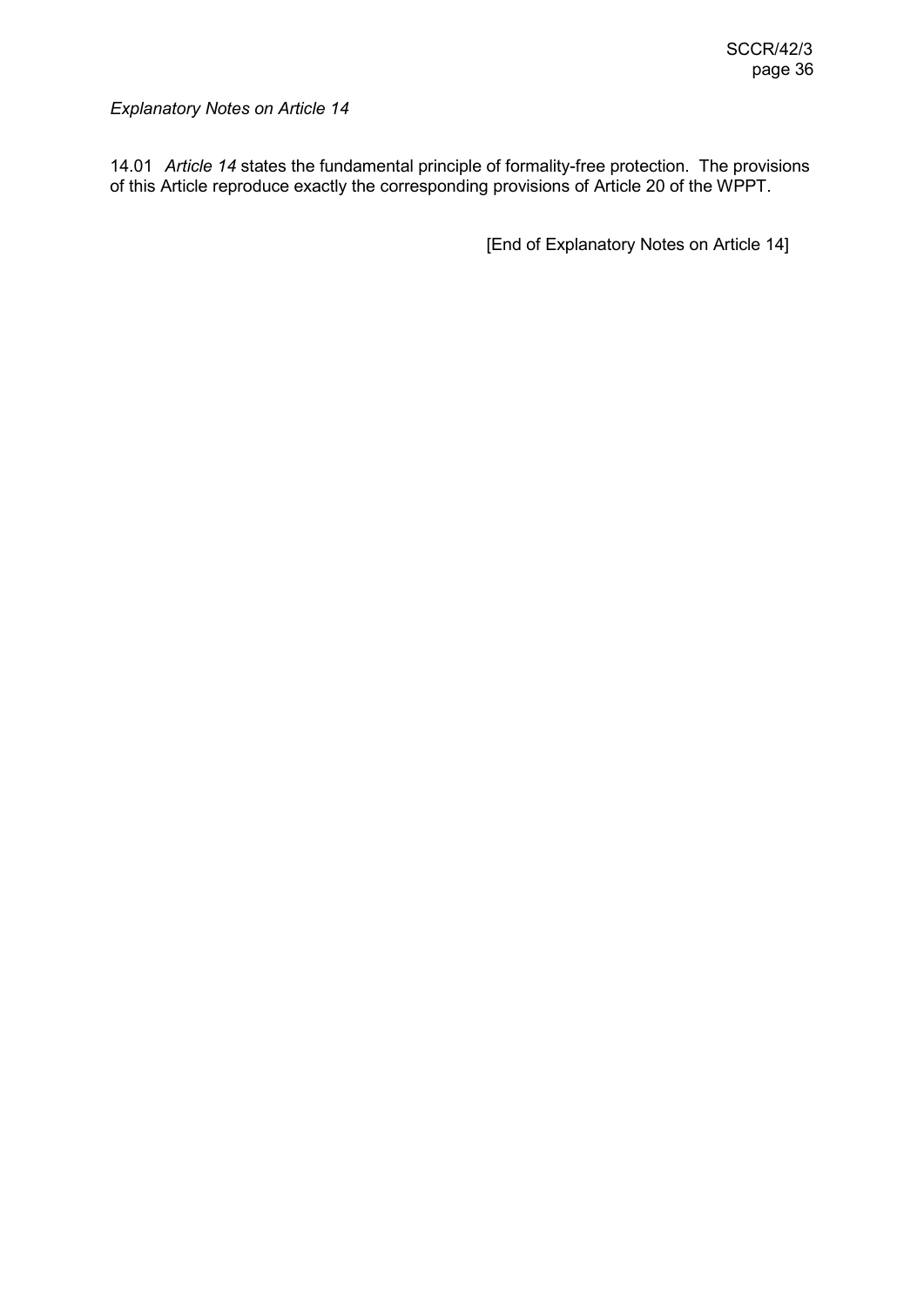## **Article 14 Formalities**

The enjoyment and exercise of the rights and protection provided for in this Treaty shall not be subject to any formality.

[End of Article 14]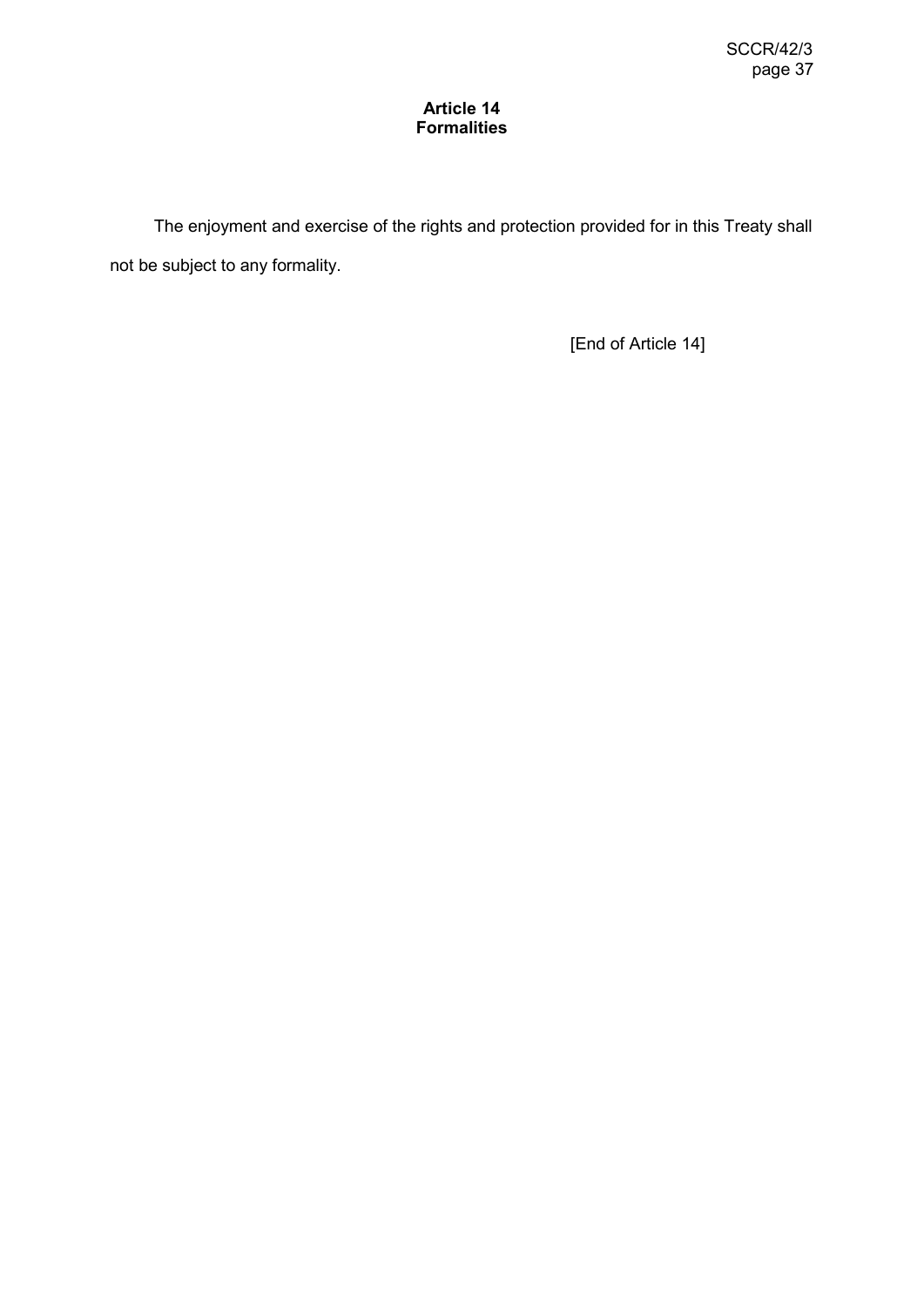15.01 *Article 15* lays down the explicit rule on reservations in relation to the Treaty. No reservations shall be permitted.

15.02 This principle will be subject to negotiations on the overall design of protection of the Treaty.

[End of Explanatory Notes on Article 15]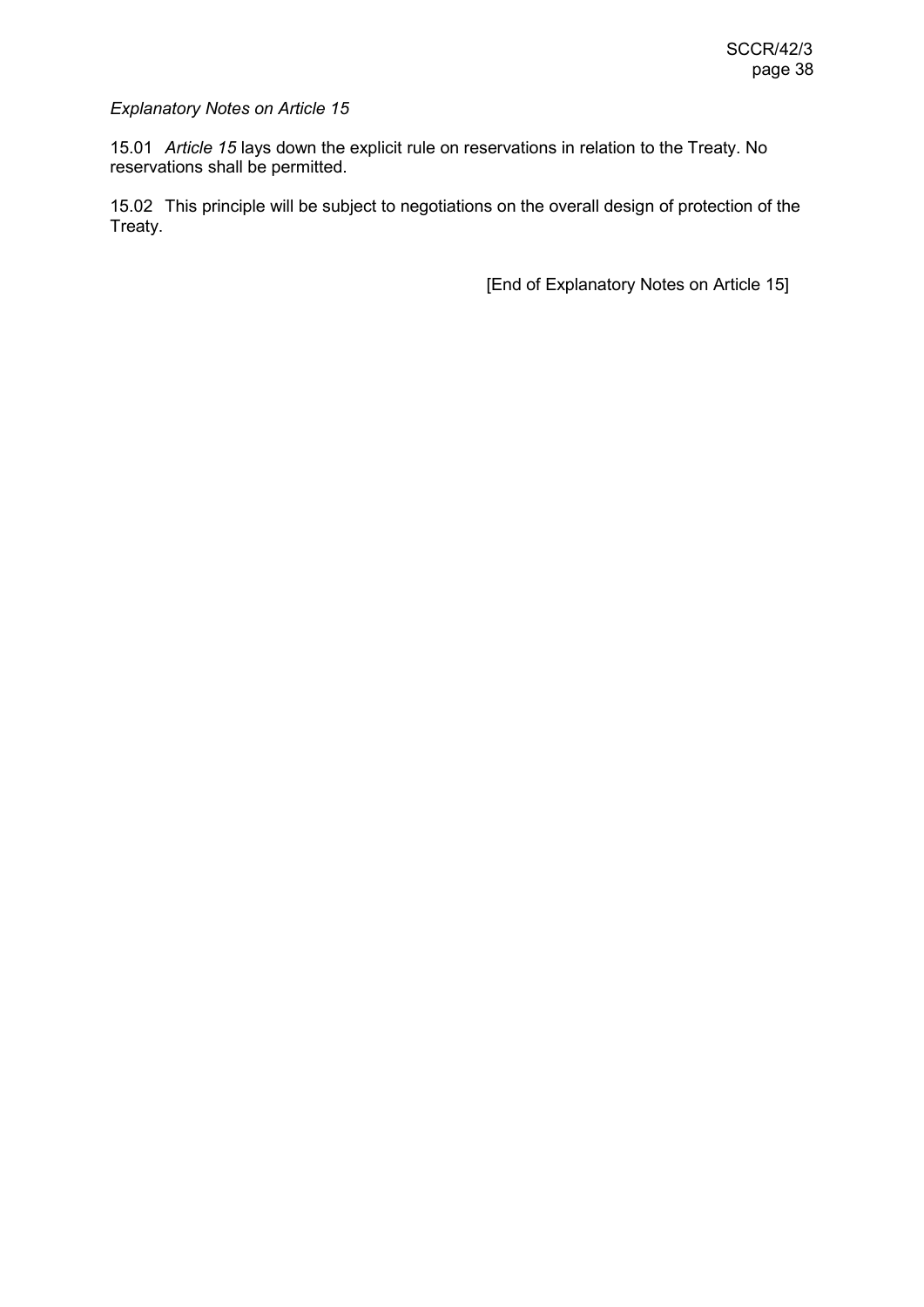## **Article 15 Reservations**

No reservations to this Treaty shall be permitted.

[End of Article 15]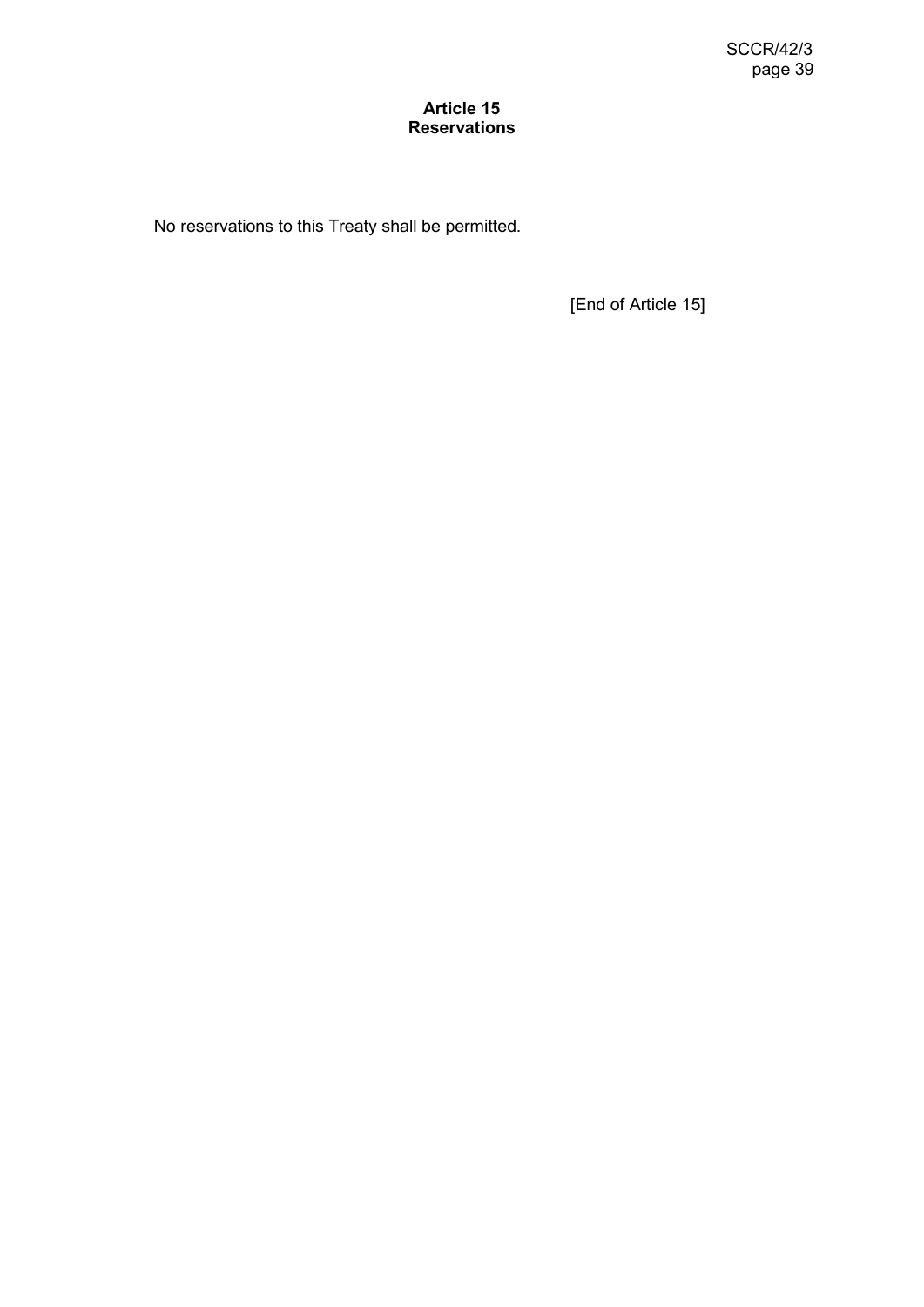16.01 Article 16 contains the provisions that govern application of the Draft Treaty in respect of transmissions that occurred before or after the Treaty comes into force. The expression "transmissions" refer to both retransmission and deferred transmission. The design of the proposed Article 16 is tailor-made for the protection of broadcasting organizations under this Draft Treaty. It follows the model of paragraphs 1, 3, and 4 of Article 19 of the BTAP.

16.02 Under paragraph (1) Contracting Parties would be obligated to accord protection to transmissions that take place at the moment of the coming into force of the Treaty and to all transmissions that occur after its entry into force. This principle, and the application of it by as many Contracting Parties as possible, would provide a foundation for uniform introduction of this new form of protection. The protection would extend to all transmissions from the moment of the entry into force of the Treaty.

16.03 Paragraph (2) uses the well-established principle of non-retroactivity. It makes clear that the protection accorded by the proposed Instrument is not retroactive in the proper sense of the word. First, it specifies that the protection accorded by the Treaty is without prejudice to any acts performed before the entry into force of the Treaty. In this provision, the expression "acts committed" refers to acts of use or exploitation of a transmission which took place during the time when it was not protected under the Treaty. Second, it safeguards previously acquired rights and previously concluded agreements.

16.04 Paragraph (3) allows each Contracting Party to make transitional arrangements concerning the use of transmissions lawfully commenced before the entry into force of the Treaty. The purpose of this provision is to guarantee a smooth introduction of the protection without causing the need for new negotiations between the original broadcasting organization and the user of its transmission. Contracting Parties would be free to choose the design of the transitional provisions: they may provide for a limited duration for such arrangements.

16.05 It would be possible to consider as an alternative to employ the provisions of Article 18 of the Berne Convention mutatis mutandis as was done in the WPPT. In fact, the effect of the proposed Article 16(1) and (3) would largely correspond to the effect of Article 18 of the Berne Convention.

16.06 However, the approach of Article 18 of the Berne Convention is not well adapted for this Treaty. There are several reasons underlying this.

- First, Article 18 of the Berne Convention does not explicitly allow limiting the retrospective protection as allowed in Article 16(2) of the Draft Treaty.

- Furthermore, the provisions of Article 18(3) of the Berne Convention, concerning transitional provisions, have in certain cases caused doubts as to their proper interpretation.

- And, the need for legal certainty is the guiding principle of the whole Article 16.

- Finally, the Berne Convention does not contain clear provisions on acts undertaken, rights acquired, and contracts concluded prior to the entry into force of that Convention.

16.07 In fact, the inclusion, at least, of the proposed Article 16(1) and 16(2) should be considered by the Member States irrespective of the model for the rest of Article 16.

[End of Explanatory Notes on Article 16]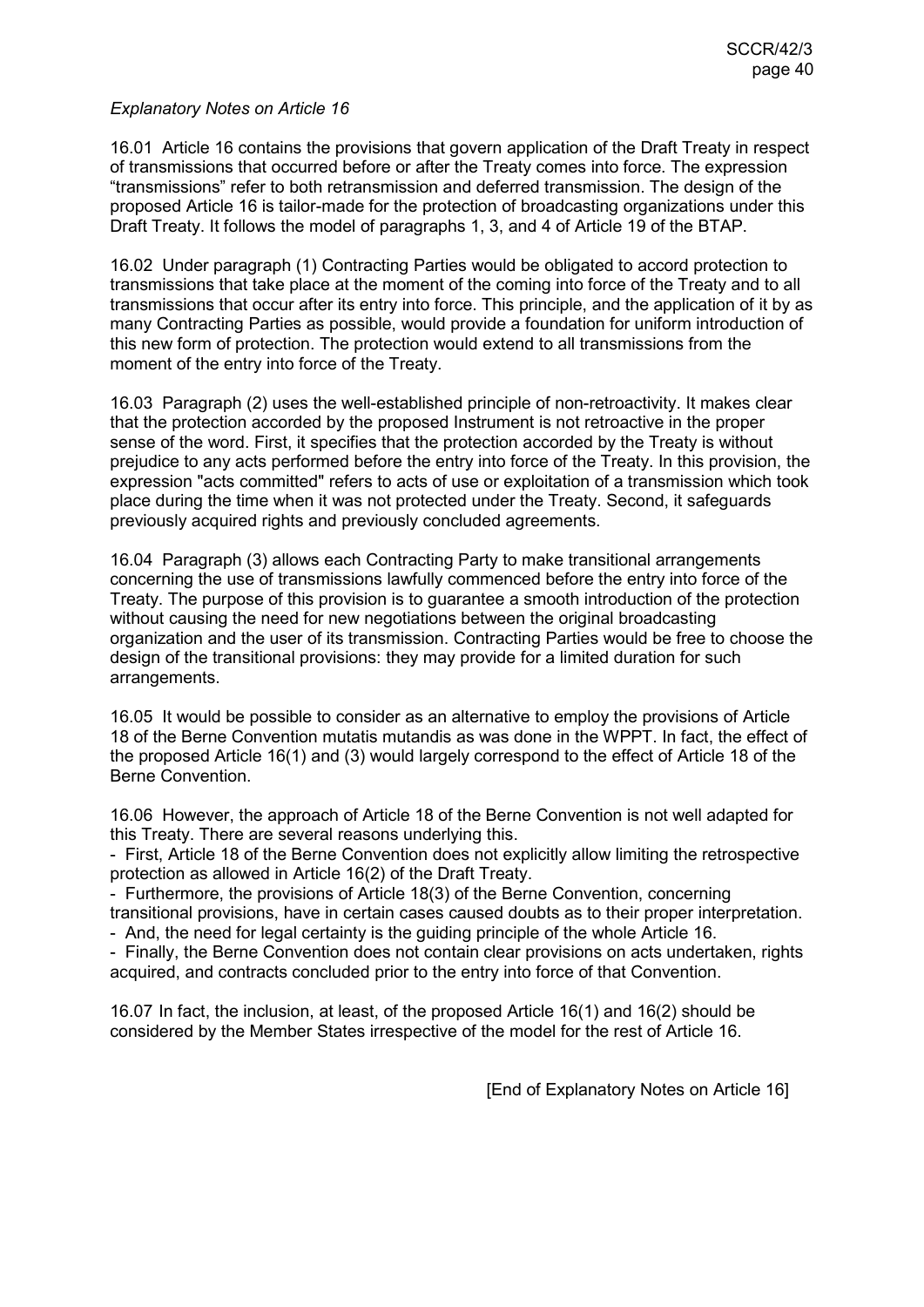## **Article 16 Application in Time**

(1) Contracting Parties shall accord the protection granted under this Treaty to transmissions that that take place at the moment of the entry into force of this Treaty and to all transmissions that occur after the entry into force of this Treaty for each Contracting Party.

(2) The protection provided for in this Treaty shall be without prejudice to any acts committed, agreements concluded or rights acquired before the entry into force of this Treaty for each Contracting Party.

(3) Contracting Parties may in their legislation establish transitional provisions under which any person who, prior to the entry into force of this Treaty, engaged in lawful acts with respect to a transmission, may undertake with respect to the same transmission acts within the scope of the rights provided for in Article 7 after the entry into force of this Treaty for the respective Contracting Parties.

[End of Article 16]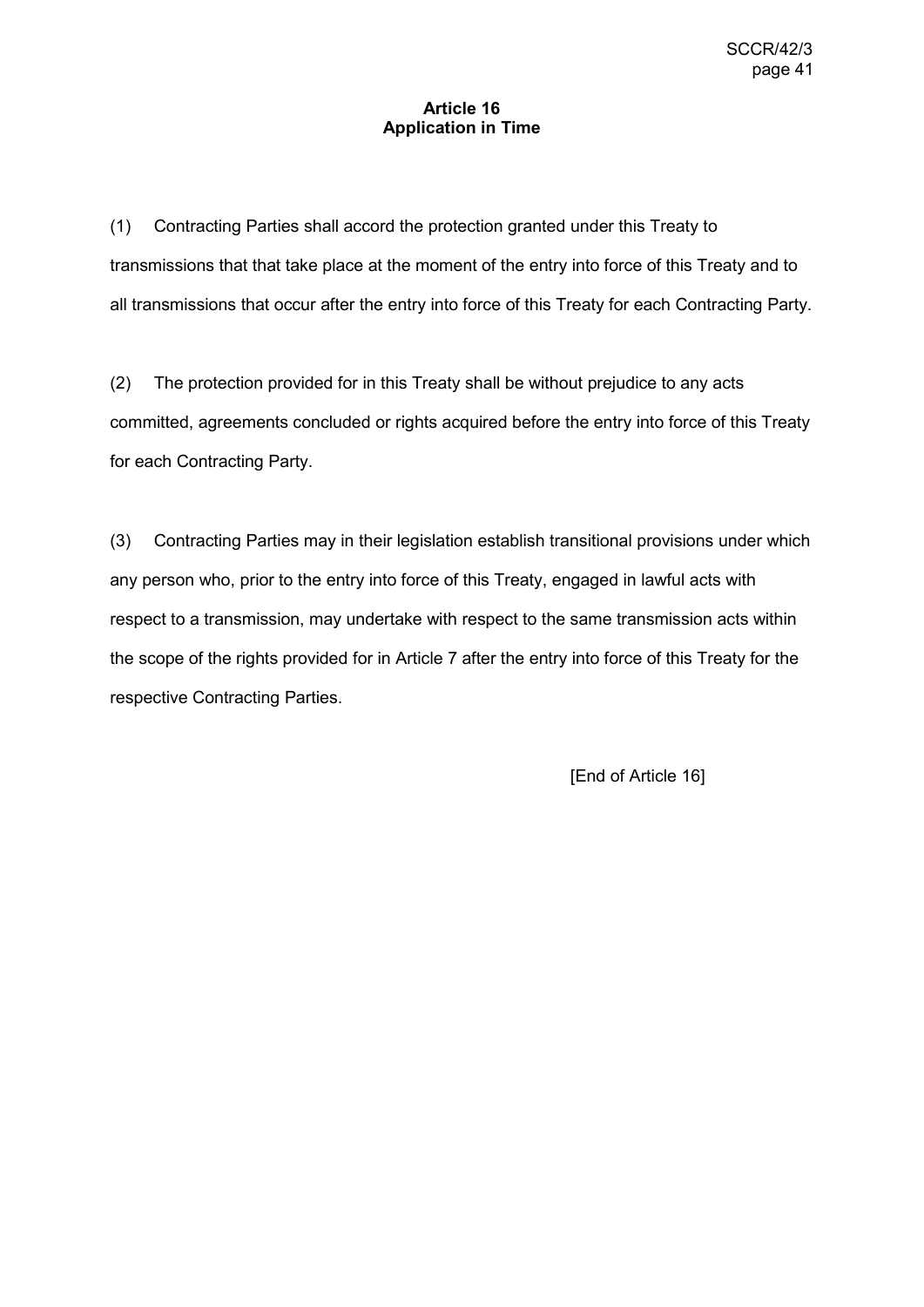17.01 *Article 17* contains provisions on enforcement of rights. The provisions of this Article reproduce, with a minor adjustment, the corresponding provisions of Article 23 of the WPPT.

[End of Explanatory Notes on Article 17]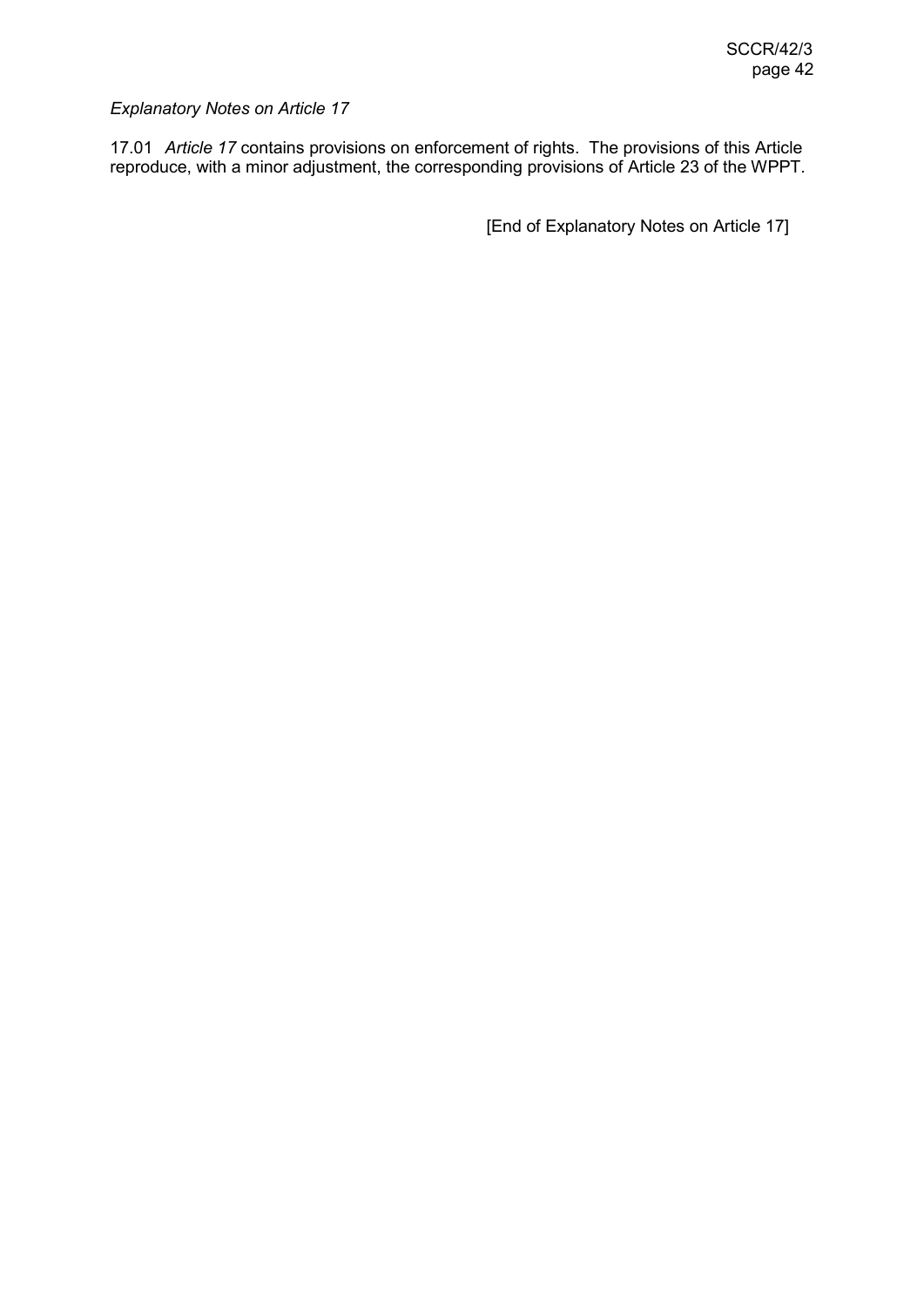# **Article 17 Provisions on Enforcement of Rights of Broadcasting Organizations**

(1) Contracting Parties undertake to adopt, in accordance with their legal systems, the measures necessary to ensure the application of this Treaty.

(2) Contracting Parties shall ensure that enforcement procedures are available to broadcasting organizations under their law so as to permit effective action against any act of infringement of rights or protection covered by this Treaty, including expeditious remedies to prevent infringements and remedies which constitute a deterrent to further infringements.

[End of Article 17]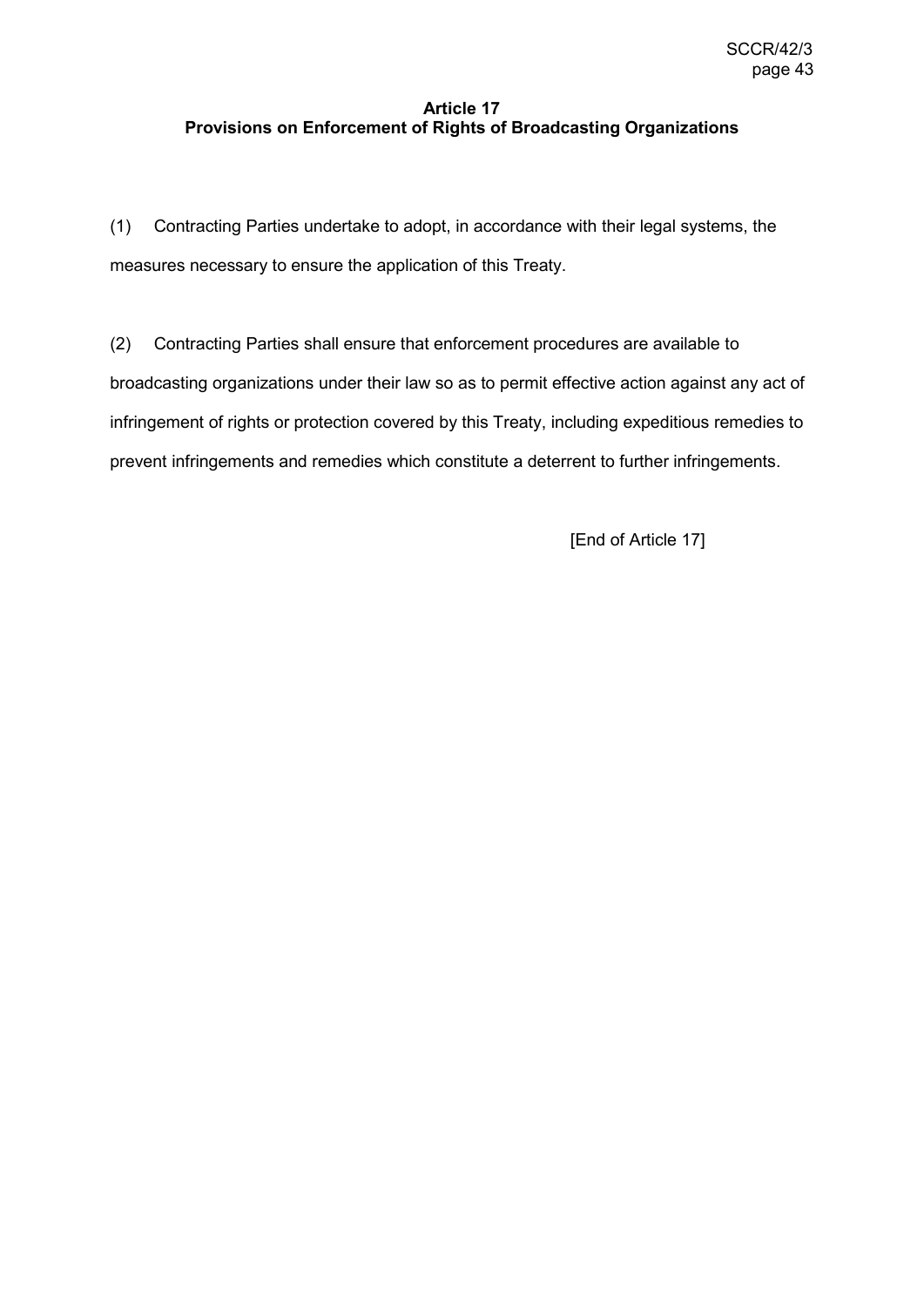18.01 *Article 18* contains specific provisions on enforcement of copyright and related rights for cases where a Contracting Party has chosen to apply provisions of Article 9(1), providing broadcasting organizations other kind of adequate and effective protection instead of granting exclusive rights.

18.02 According to provisions of *paragraph (1)* broadcasting organizations may enforce any copyright or related rights that exist in the programmes carried by the signal against the unauthorized retransmission or deferred transmission, to the extent that they are authorized to do so by the owners of those copyright or related rights.

18.03 Under *paragraph (2)* the Contracting Parties may stipulate that a broadcasting organization that is the owner or exclusive licensee of any copyright or related rights of the programmes carried by the signal is entitled to enforce those rights against the unauthorized retransmission (*sub-item (1)*). Alternatively, the Contracting Party may stipulate a legal presumption. The broadcasting organization, in the absence of proof to the contrary, would be authorized to enforce copyrights of related rights against the unauthorized retransmission when it provides a contract showing such an authorization (*sub-item (2)*).

[End of Explanatory Notes on Article 18]